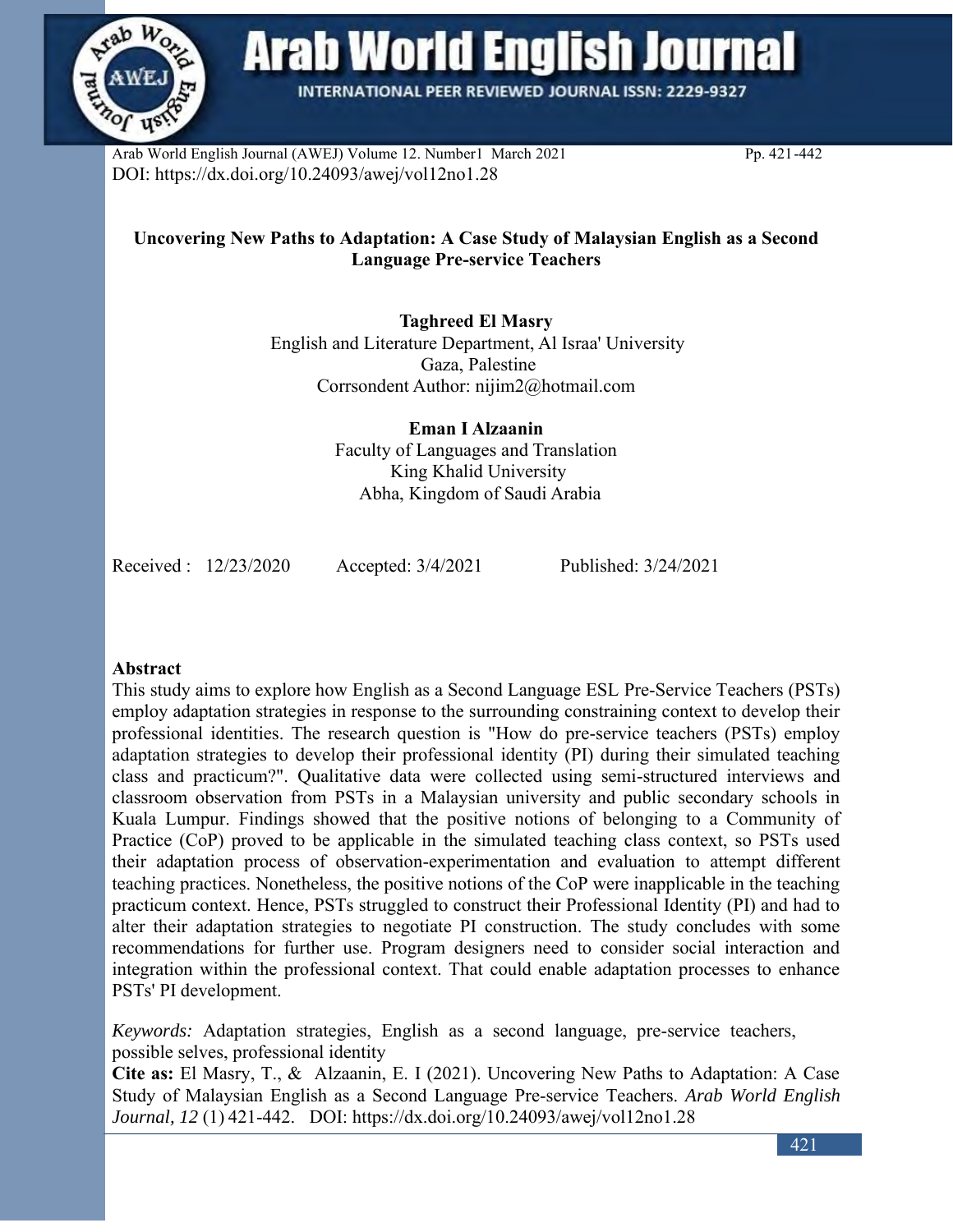## **Introduction:**

Teacher Preparation Program (TPP) is crucial in PSTs' professional life (Grow, 2011). It provides the necessary environment for PSTs to translate theory into practice, to form a PI and to prepare them to move on smoothly to their future career as teachers (Friesen & Besley, 2013; Harun, 2019). However, TPP still face the challenge of preparing PSTs to be effective teachers who are able to cope with the changing contexts of schools (Cooper & He, 2012). Notably, PSTs find that moving from a university to a school context is a stage full of tensions and conflicts. Well-developed PI will serve as basis to handle and interact with the continuous changes in educational sites/policies (Afrianto, 2015).

Timoštšuk and Ugaste (2010), Ronfeldt and Grossman (2008) highlighted that learning to teach is experimental. While going through the simulated teaching and practicum stages, PSTs are offered different possible selves (i.e., teacher images and roles such as knowledgeable, compassionate, innovative, follower, conformer, etc.) to negotiate and from which to select what will be part of their core teacher identity or what to discard. Previous and recent literary work was sought to understand what factors contribute to, or hinder the process of teacher identity development (e.g., Kayi-Aydar, 2015; Khalid, 2014; Salinas & Ayala, 2018) and student teachers' changing beliefs regarding the teaching profession during their teaching practice (e.g., Maaranen & Stenberg, 2020; Van der Wal-Maris, Beijaard, Schellings, & Geldens, 2019). However, rare are the studies that examined how PSTs experiment with their different possible selves during their teaching practice.

Trainees in different fields are expected to have adequate chances to "encounter, enact, and evaluate their possible selves" (Ronfeldt  $& Grossman, 2008, p. 51$ ), which would facilitate the process of developing professional identities despite the obstacles encountered in the practice setting. Nonetheless, the case of PSTs is complicated further. Ronfeldt and Grossman (2008) admitted that tensions in teacher preparation are greater due to the differences in value systems between what universities hope to prepare and what is expected at school sites. PSTs may not be given opportunities to try out possible selves and obtain good feedback to enable developing their professional identities (Hamman, Gosselin, Romano, & Bunuan, 2010; Ronfeldt & Grossman, 2008). Ronfeldt and Grossman (2008) contended that the PSTs' case still needs further investigation to express ideas and perceptions regarding professional identity development. Hence, the current study investigates how ESL PSTs adapt within the context of the journey of becoming teachers.

This study can contribute to PST's research by providing detailed descriptive accounts of how PSTs develop professional identities utilizing their adaptation processes (Izadinia, 2013). In addition, understanding PSTs' PI construction during TPP can better help program designers to base their programs on activities that enhance and support PI development at universities and practicum sites (Beijaard, Meijer, & Verloop, 2004; Olsen, 2008). Researchers, such as Beijaard et al., 200; Izadinia, 2013 and Lerseth, 2013, argue that PSTs' PI development can directly impact PSTs' future decisions to join and remain in the teaching profession, as well as their practices and motivation to teach and seek development. Hence, focusing PSTs ' attention on the adaptation strategies on which they can rely to develop their identities can inform professional development programs. This study attempted to answer the following research question: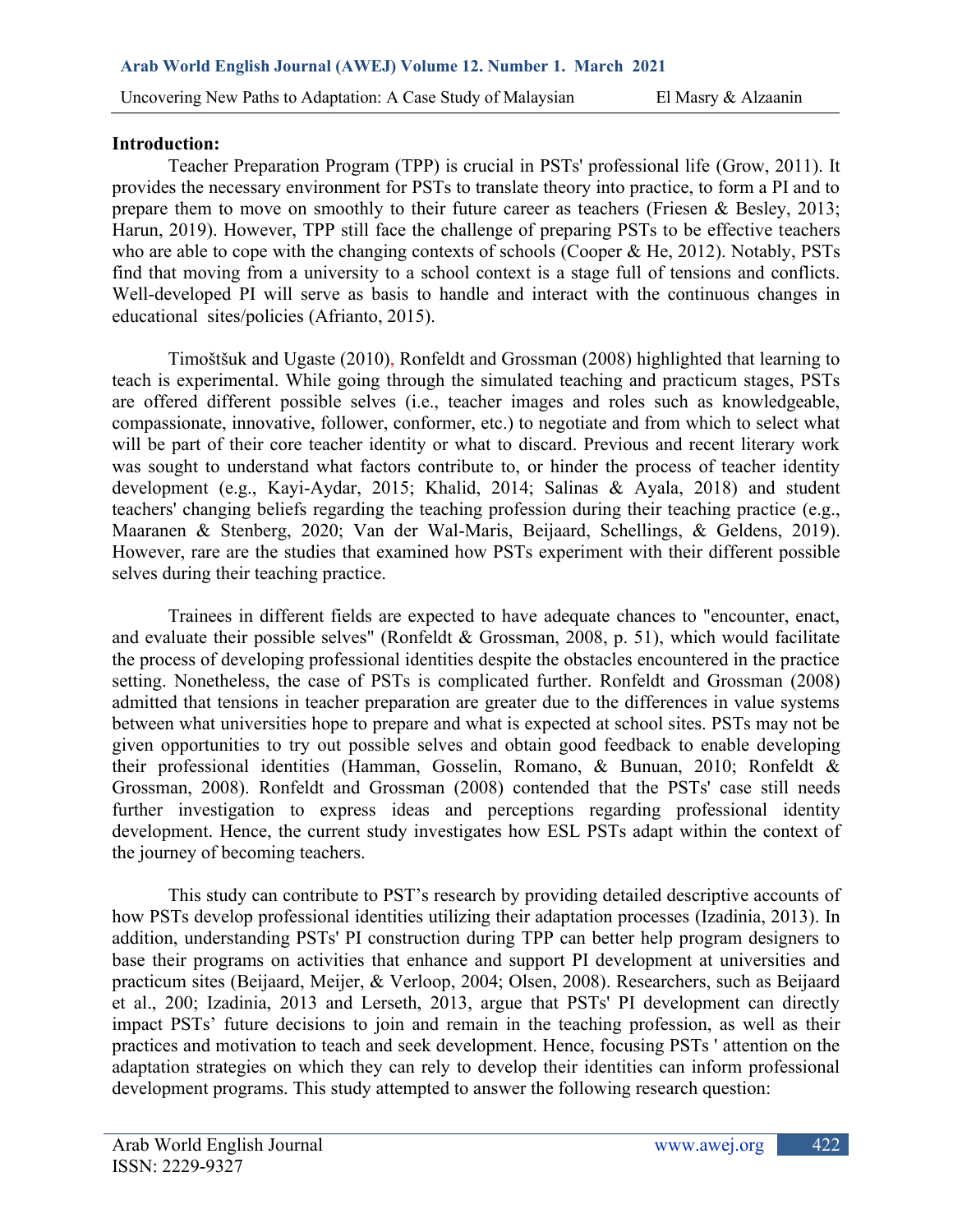How do pre-service teachers (PSTs) employ adaptation strategies to develop their professional identity (PI) during their simulated teaching class and practicum?

## **Literature Review**

This study is framed by Cross and Markus' (1991) conceptions of possible selves and Ibarra's (1999) adaptation process. Cross and Markus (1991) proposed that possible selves are psychological resources (i.e., motivators and defendants of the now self) to explain the continuous changes across life. The social and cultural contexts around a person direct them to decide what selves to keep and develop, what selves to discard and for what selves to opt. Cross and Markus (1991) indicated that "in the process of successfully negotiating the changes and transitions, individuals must construct possible selves that help motivate toward desired ends and away from undesired outcomes" (p. 234). The possible selves are standards that help calibrate the professional identity to match personal and social context expectations (Ibarra, 1999).

Individuals handle any shifts and changes in their lives utilizing their adaptation process which represents the critical part of the cognitive development. Through the adaptation process, individuals experience new roles (here, possible selves) and encounter new knowledge upon changing sociocultural contexts. Their adaptation process can help them take in new knowledge, form new ideas and change existing one and adopt new behaviors that make them better prepared to deal with changes and complexities they face in the world around them (Berger, 2017).

An influential study that was conducted by Ibarra (1999) forms the basis of integrating a social and psychological approach to investigate PI construction within a CoP. Going through a cycle of trying out, revising and rectifying the possible selves can help construct new identities (Ibarra, 1999). As long as this process takes place within a Supported Community of Practice (SCoP), PSTs may have the chance to negotiate their identities to shift from a student to a teacher (Oruç, 2013).

Within the developmental framework of constructing PI in a SCoP, three adaptation strategies are investigated. Through the adaptation strategies of observation, experimentation and evaluation, Ibarra (1999) suggested that using the possible selves concept can guide novices to construct their own PI (Ronfeldt & Grossman, 2008). Though it appears to be a linear process, the cycles are recursive as repetition will continue under the effect of one's experience within the social context (Ibarra, 1999) .

The first strategy of observation is aimed to build "a repertoire of possible selves." This repertoire is affected by student teachers' prior experience as school students, their experience with university courses and with the simulated teaching course and practicum stage (Chong, Ling, & Chuan, 2011). The observation strategy includes two sub-strategies: (1) role prototyping and (2) identity matching. Novice practitioners observe professionals in action to learn more about role model traits. PSTs may have their supervisors, instructors, cooperating teachers and classmates teach in front of them. They can compare and contrast different teacher roles or practices to decide what role model to follow in their teaching. Once novices build role models, they decide on the feasibility, attractiveness and suitability of those roles to their own identities and personal traits (Ibarra, 1999).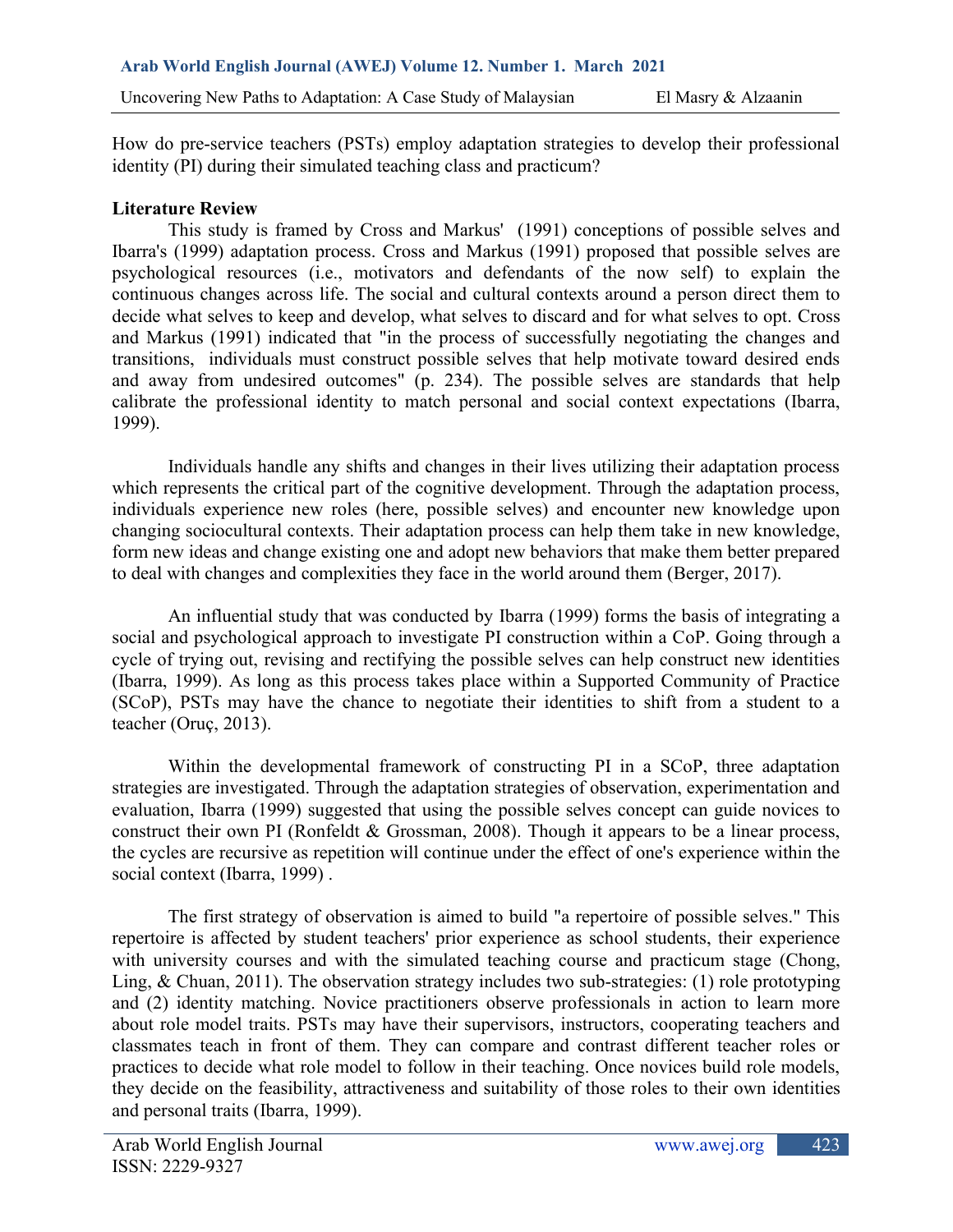The second strategy is experimenting with possible selves, which may be provisional or transitional selves. Two types of strategies characterize this stage: (1) imitation and (2) true-toself strategies. Imitation strategies include (a) wholesale imitation, in which a learner copies the model style without much amendment. Imitation strategies also include (b) selective imitation, which implies being eclectic in selecting bits of identities from different models to create one's own style. Observing different role models including those of their supervisors, instructors, cooperating teachers and classmates may enable moving more confidently to selective imitation to create their own PI. True-to-self strategies are used next by learners to craft a provisional self that corresponds to their authentic personalities. The provisional self will "be refined with experience and internalized as enduring aspects of a coherent professional identity" (Ibarra, 1999, p. 778). Chou, Shen, Hsiao, Shen, and Shen (2019) contends that "self-adjustment affects the individual's response to the environment" (p.530), hence resulting in improving their teaching performance. Chou et al. (2019) reported in their study that "the pre-service teachers of the experimental group showed significant improvement in the areas of curriculum development and design, pro-teacher communication and professional leadership in the cross-disciplinary teaching specialization" (530).

At this stage, teacher educators need to be aware that exposing PSTs to 'existing routines' rather than 'new alternatives' may limit their growth. This may result in constructing a thin repertoire of selves (e.g., styles and tactics) to select from during the practice stage (Ronfeldt & Grossman, 2008). Alelaimat, Ihmeideh, and Alkhawaldeh (2020) reported that their participants were dissatisfied "with their preparation for technology integration into classroom" (p. 299). They believed that they needed more exposure to innovating strategies to learn "more about technology integration in practice, and how to engage children in activities using technology and digital media" (p. 300). On the other hand, Ledger, Ersozlu, and Fischetti (2019) concluded in their study that exposing PSTs to "a high level of teaching quality" (p. 2) improved their selfefficacy to "plan, teach and assess" (p.2) their performance.

The last stage is evaluation using internal and external feedback (implicit or explicit) in the learning community to decide on an acceptable PI. Teacher educators and supervisors are recommended to handle this stage cautiously. Conformity to the practicum environment and the power authority within it may not construct the agents of change aspired by TPP (Fairbanks et al., 2010) .

Based on the previous discussion of Ibrarra's, Cross' and Markus' conceptions of possible selves and the adaptation cycle within the community of practice of TPP, Ronfeldt and Grossman (2008) provided a model depicting the different interfering elements within the SCoP in a TPP. More importantly, the model shows the three stages in the adaptation process that learners follow to advance in participation and develop their PI. It also indicates that learners repeat the cycle of interaction with the context, try possible selves and adjust provisional selves to craft their PI. This model will inform the findings presentation and discussion in this study.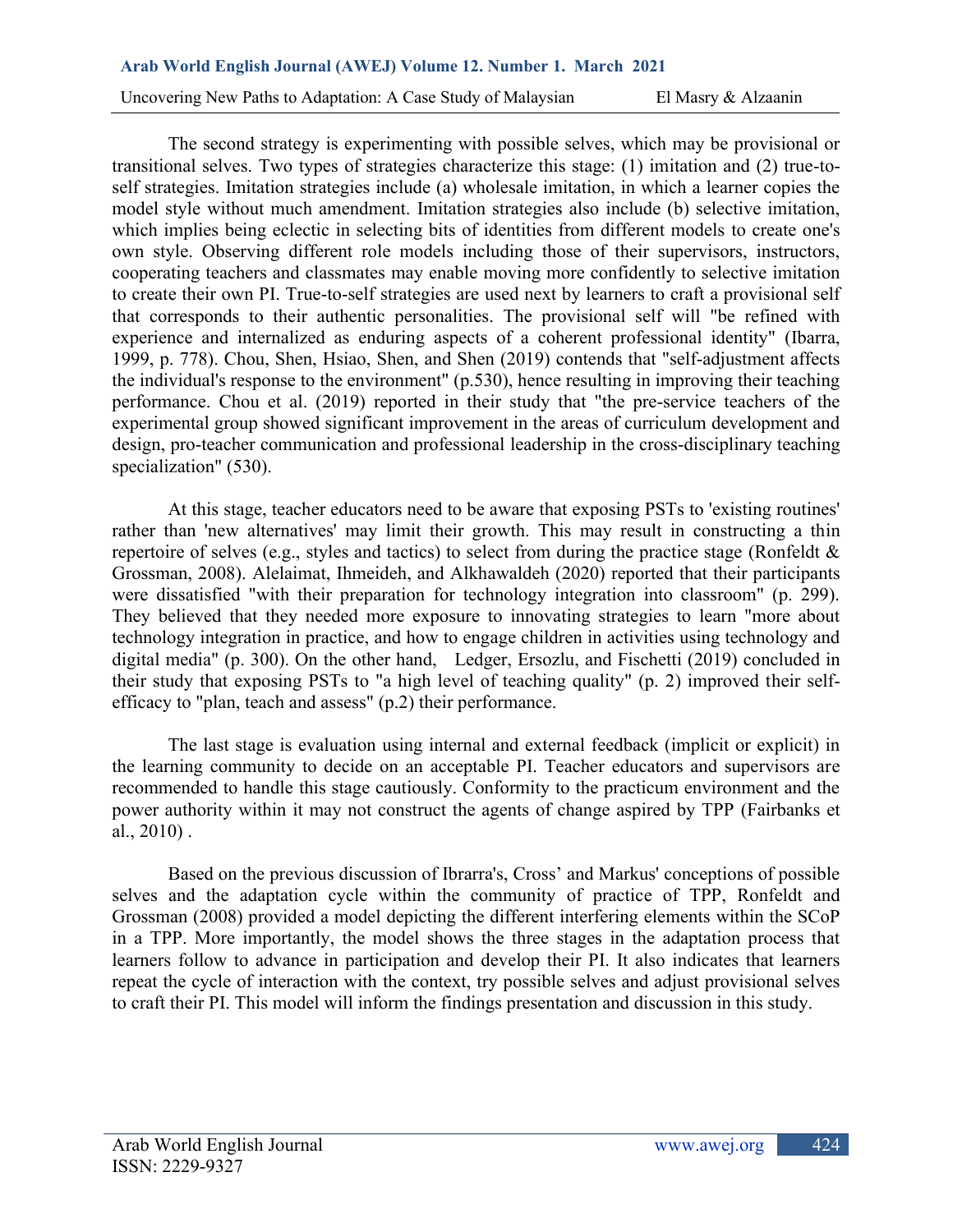Uncovering New Paths to Adaptation: A Case Study of Malaysian El Masry & Alzaanin



*Figure 1.* Professional Education Program and its Interfering Elements (Adopted from Ronfeldt) and Grossman,2008, p. 43)

# **Methodology**

Since the intention is to describe, understand and interpret (Merriam, 2009) the students' journey of constructing their identities as ESL teachers utilizing their adaptation processes, the qualitative case study is a more realistic lens for this research. The data gathered will lead to the emergence of theory (or model) construction, however crude it may be. That model corresponds to the peculiarities of the context and people studied since the research relies on the participants' views of the situation under study (Creswell, 2009).

# **Participants**

In the educational context of Malaysia, the status of English is controversial, and this has led to many changes in educational policy, which swings between using English as a medium of education and diminishing it to merely a school subject (Darmi & Albion, 2013). In an effort to cater to the needs of a multicultural and multiethnic population, the Malaysian Ministry of Education has formulated a philosophy of teacher education that emphasizes teacher quality (Jamil, Abd. Razak, Raju, & Mohamed, 2011). Training colleges and universities are expected to prepare teachers to be able to realize the philosophy and survive the continuous curriculum changes (Malaysia Education Blueprint 2013 - 2025: Executive Summary, 2012). Teachers with a clear and solid professional identity can adapt to the tensions and turbulence occurring in the school context due to reforms imposed through the Malaysia visionary policy (Goh  $\&$ Matthews, 2011; Khalid, 2014).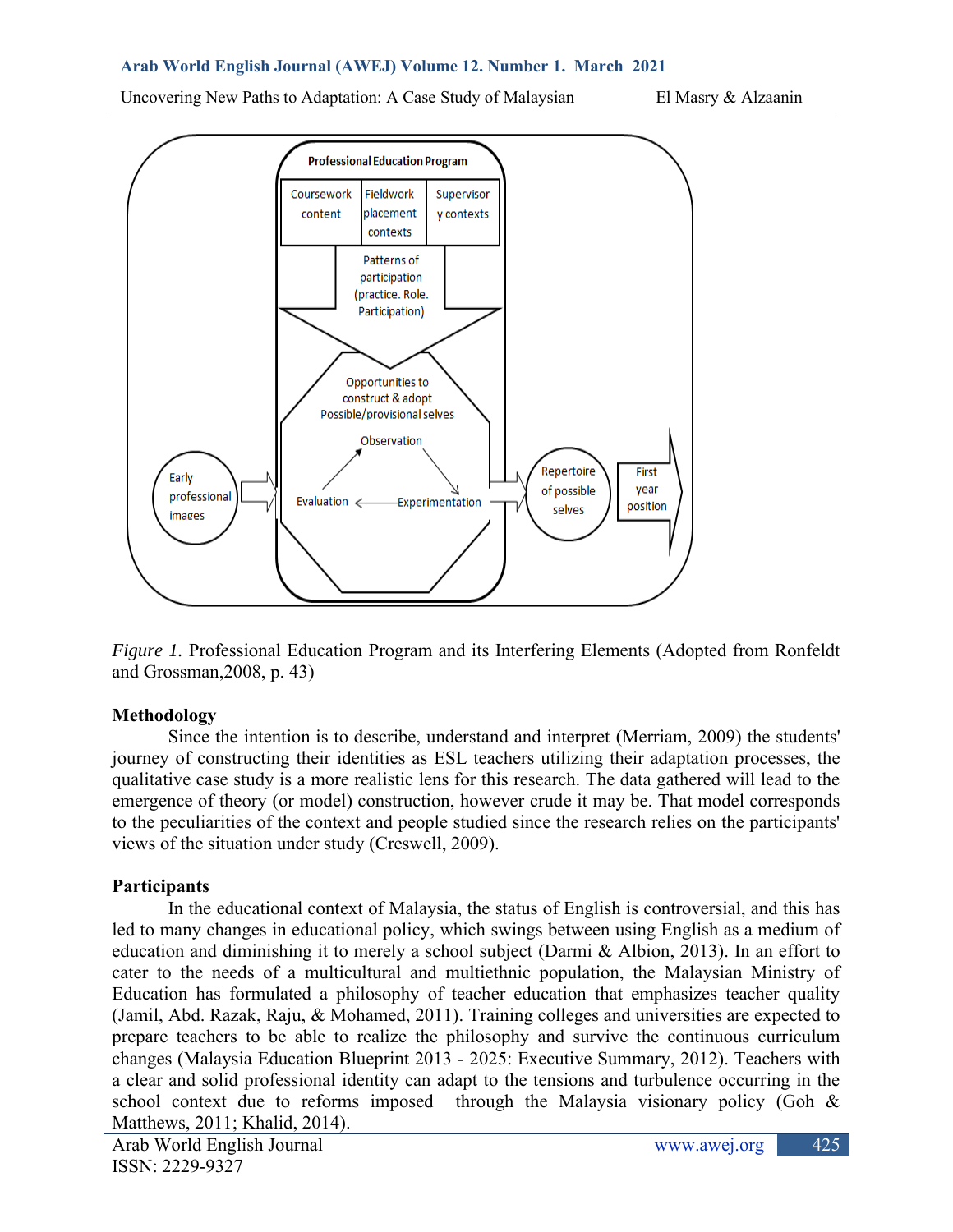This study was conducted at a public research Malaysian university and public secondary schools in Kuala Lumpur. The TESL program integrates theoretical knowledge of English (skills and literature) with professional aspects (practical knowledge of classroom teaching practices). The program aims to prepare competent and skilled teachers in teaching English. Being good communicators in English with excellent social skills is another objective of the TESL program. Such skills could help PSTs negotiate their understanding and development in the professional context of the simulated teaching course, the practicum and future career.

From the end of the second year, PSTs are given three consecutive opportunities to link theory with practice. Firstly, they attend one week at a school of choice where they observe teachers teaching using various teaching strategies and class management techniques. Secondly, during the second semester of the third year, ESL PSTs join a simulated teaching class. Within the safe environment of the university, PSTs can transfer their theoretical knowledge about teaching methods and practices into a practical one. They engage in hands-on sessions to plan and implement lessons.

Thirdly, during the first semester of the fourth year, PSTs are placed in a secondary school, a real context where they work with real students under normal public-school conditions. Each class has about 32 students, including Malay, Chinese, Indian and a minority of other nationalities. PSTs are expected to teach 10 periods of English a week and two periods of a second method subject (moral class). TESL program's 'Guidelines for Teaching Practice' states that PSTs will have support from supervisors, mentor teachers, the principal and peers in school, who comprise the sociocultural context of the SCoP. Their actions, words and standards will direct how PST's PI is developing. The aims highlight creating a comfortable teacher-student relationship, improving PSTs' evaluating skills, building skills pertaining to extra-curriculum activities and building self-confidence. Most importantly, teaching practice is expected to enable them to observe and appreciate teachers' roles in class.

The 5 five participants were 22-24 years old, coming from different urban and rural areas around Malaysia. Participants were invited to sign a consent letter to participate in interviews and to be observed during their classes. Pseudonyms were used to preserve anonymity. Moreover, the schools where they practiced were also not named for confidentiality.

| Lavic 1. Demographic information of participants |     |        |  |  |
|--------------------------------------------------|-----|--------|--|--|
| <b>Participant Pseudonym</b>                     | Age | Gender |  |  |
| Aisha                                            | 23  | Female |  |  |
| Damia                                            | 22  | Female |  |  |
| Zara                                             | 24  | Female |  |  |
| Aida                                             | 22  | Female |  |  |
| Sophia                                           |     | Female |  |  |

Table 1. *Demographic information of participants*

Interview and classroom observation Interpretive researchers emphasize understanding the world through first-hand experience, truthful reporting and quotations of actual conversations from inside perspectives (Merriam, 2009). Hence, interview and classroom observation were the data generation methods because they are more likely to enable rich and detailed, or thick descriptions (Creswell, 2009; Yin, 2008) of the role of the social context and individual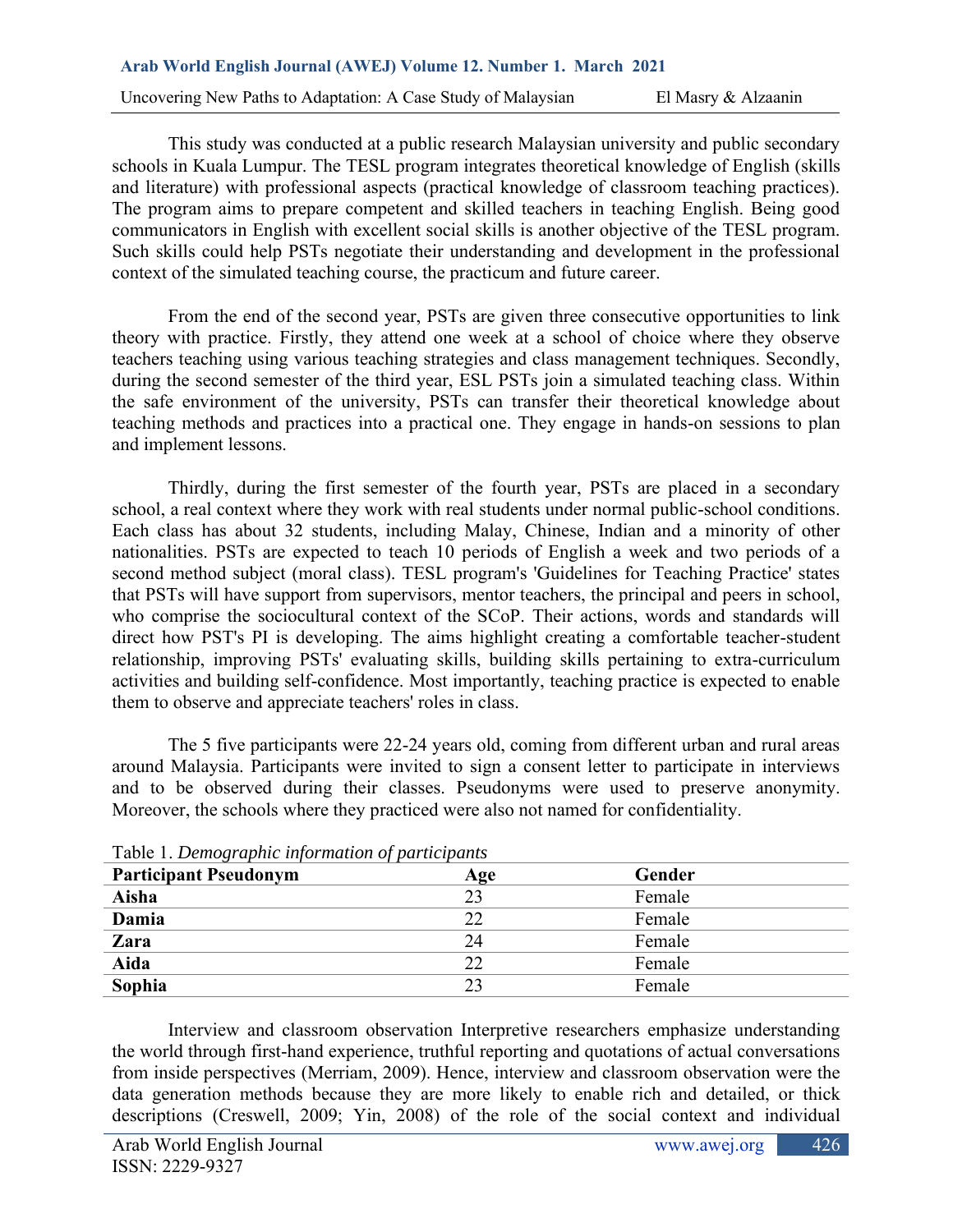adaptation process in constructing PSTs' PI. These methods have the potential to encourage participants to speak freely about their lived experience regarding the phenomenon under study (Merriam, 2009).

The interview questions were piloted with two participants, Zara and Aida, who helped develop the questions to probe the participants' perceptions and thoughts more easily. Next, indepth one-to-one interviews were conducted, all of which were in English. The participants were interviewed three times during their simulated teaching class and three times during their practicum. Besides, they were observed while teaching twice in each stage. This strategy enabled researchers follow the developmental line of their PI construction and compare generated data with the study theoretical framework concepts.

## **Constant Comparative Analysis Method**

Following Saldana (2009), the researchers utilized the constant comparative method using three major steps in data analysis: open coding (i.e., reading and identifying codes), focused coding (i.e., grouping the descriptive codes to develop categories) and theoretical or selective coding (i.e., identifying central interpretable themes in data).

## **Findings**

Supported with substantial data, this section reports on how the five participants used personal adaptation strategies to respond to the opportunities or challenges they were exposed to during simulated teaching stage and school practicum.

# **The Adaptation Cycle in the Simulated Teaching Context Facilitates PI Development**

The simulated teaching classes offered the PSTs a supportive community of practice with strong relationships to facilitate PI development. During this stage, the PSTs underwent three adaptation strategies to grow professionally: Observation, experimentation, and evaluation.

# *Observation*

Observations of peers' model lessons enabled the participants to build a number of professional images pertaining to teacher character, teacher ability, teacher language performance, and classroom management. They felt well-guided during the microteaching observations because the supervisor provided an observation sheet to use as a reference. Aishah described liking Sophia's teacher's character when Sophia delivered her model lesson:

She was totally confident using her power point presentation of ideas and moving on the stage in front of us. Even when she missed explaining the activity to the learners, she didn't panic. She simply explained it and engaged her students again in the activity. She was enthusiastic and inspired us a lot.

Participants indicated that observing their peers' model lessons enhanced their teaching skills through exposure to different teaching strategies. Zara said she developed a repertoire of attention grabber strategies by observing her peers teaching: "I learned a number of strategies to arouse my students' interest in the lesson. I learnt to use a song, a short video or a photo".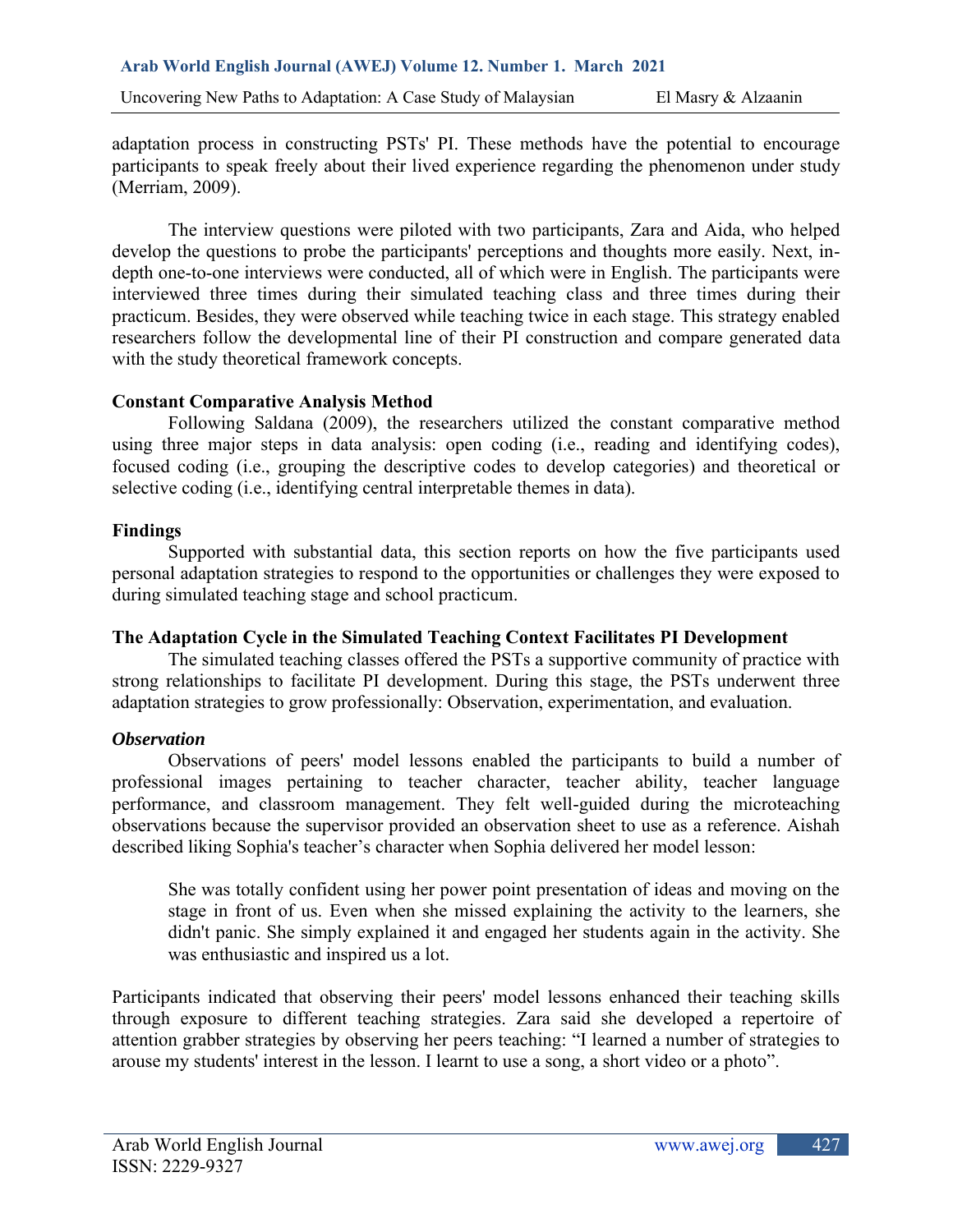Damia stated that she learnt different techniques of giving feedback to her students by observing her peers' model activities: "Observing my peers' strategies, I developed a number of feedback strategies".

Additionally, the participants reported improvement in their language performance by observing peer model lessons as well as improvement in using appropriate classroom language. Aisha commented that "I built a list of words and sentences to use during teaching. For example: Ok students let's open the book at page …. I found those sentences excellent to learn."

The PSTs also identified hated selves they would like to avoid in teaching. Aida expressed that she hated the strict image presented by one of her peers: "One of my peers was really strict while teaching. She didn't smile or show positive interaction with her learners…. I think this is a type of teacher that I would hate to become". Thus, the participants appreciated what they learnt about classroom pedagogy through observing simulated teaching classes. They found that observing their peers' classroom management techniques opened up horizons for thinking of different possibilities to choose from

# *Experimenting with Different Possible Selves*

The second strategy the participants employed in developing a PI identity is selecting models from their repertoire of possible selves and trying them while teaching. Participants felt that their experimentation strategy was not to literally imitate a teacher model whom they had encountered previously. Instead, participants, such as Zara, reported selecting different possible selves from their repertoire to construct an appropriate synthesis to apply in their classes:

I thought that I can combine different practices, which I observed, in my lesson. For example, I picked Sophia's way of attention grabbing. The writing task, I picked from Aishah's class.

Ibarra (1999) defined three sub strategies of experimentation: wholesale imitation, selective imitation and true-to-self strategy. For our participants, selective imitation was a successful sub strategy to adopt, as they could select different possible selves to construct a well-synthesized lesson to apply in class. The participants also revealed that the selected professional images aligned with their own personalities. Zara found that her built teacher character was similar to her own personality as a cheerful person, while Aishah experimented with different possible selves and constructed her own style. Trying to teach apparently improved the PSTs' teaching performance and confidence in themselves as teachers; hence, they moved on to a higher step in the PI construction journey.

# *Evaluation Using Internal and External Feedback*

The third adaptation strategy that PSTs used to develop a PI was to evaluate their teaching performance by using internal and external feedback. Evaluation strategy was vital for PSTs to assess and modify their pedagogical practice experimentation. The participants used self-evaluation to compare and contrast what they hoped to become as teachers and what they had become or practiced. Ibarra (1999) contended that congruence between individuals' selfconception of what they hoped to be and their practices can facilitate internalizing those practices (possible selves) to be part of self-representations. Our participants used their hoped-to-be selves as a reference for internal assessment. The participants evaluated their strengths and weaknesses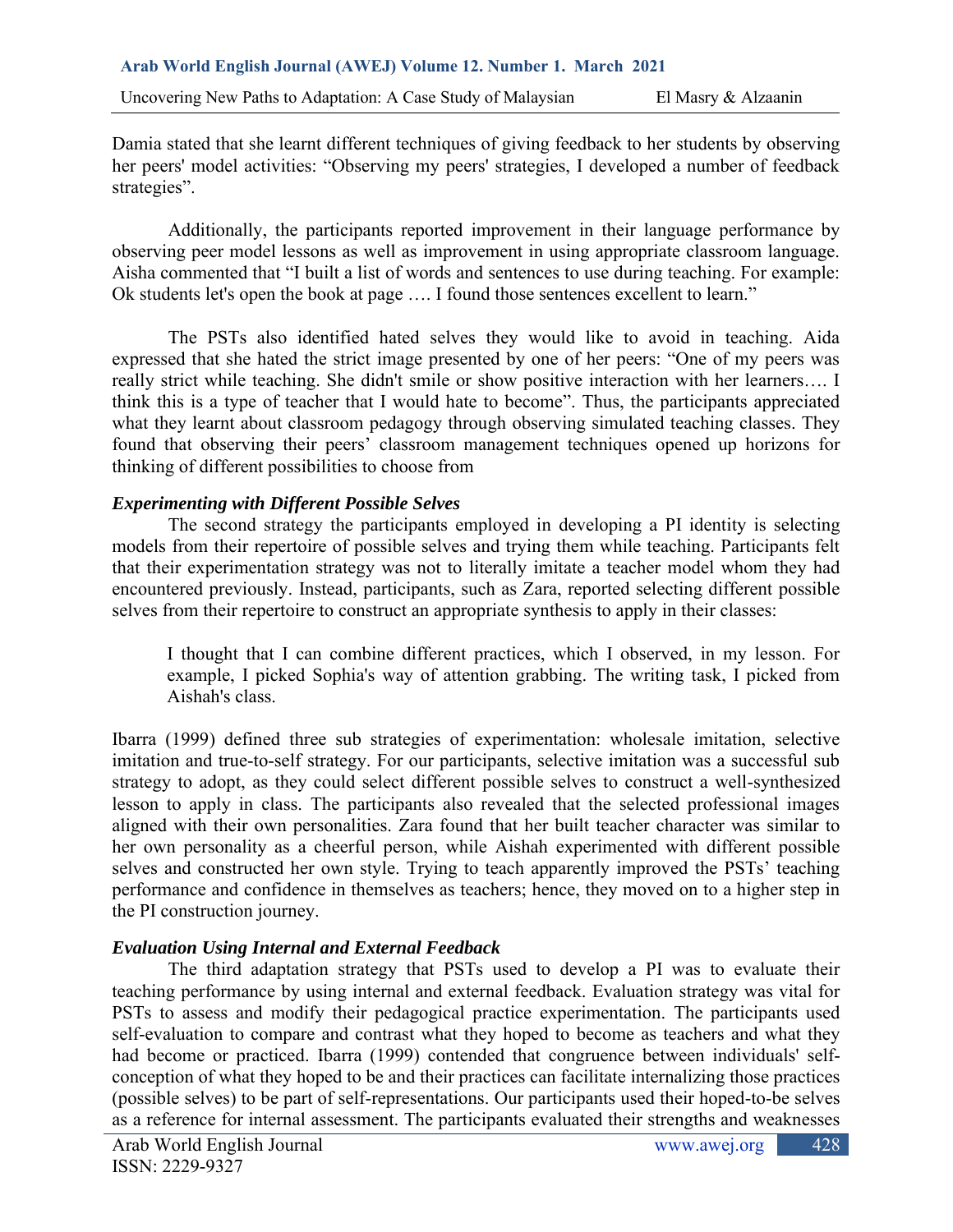and felt satisfied when their practices were in accordance with what they hoped to be. Damia revealed using such comparison and contrast to evaluate her teaching activities:

> I tried to prepare my lessons and deliver them in a way I thought perfect for me as a teacher. I always wanted to be an innovative teacher. But while trying out teaching, I sometimes found that I didn't feel comfortable using technology in class. For example, I wasted five minutes to adjust the volume. I didn't show the innovative person I wanted.

For Aishah, self-evaluation enabled her to realize her strengths and weaknesses:

I hoped to be a compassionate teacher. I admired my previous teachers who built good relationships with us. I wanted to be like them. Then, on my first lesson, I found myself unable to create such rapport with my students.

At the end of the simulated teaching session, the participants reported a high sense of PI. Sophia believed that she achieved the self she chose, "I'm satisfied with what I achieved here. I wanted to be an innovative, enthusiastic and active teacher and I became what I wanted".

In summary, the adoption, alteration and rejection of various possible selves were all found in the interview data. The participants believed they modified their professional images to match their observers' expectations, which helped them grow as teachers. When the PSTs had adequate opportunities to observe, try out and get feedback on their teaching performance, they succeeded in developing a confident and motivated PI.

# **Altering Adaptation Strategies in the Challenging Teaching Practicum Context**

As the PSTs moved from the simulated teaching classes at university to the real classroom context at public secondary schools, they began encountering a number of difficulties and tensions. The PSTs reported being sent alone to class with no support or guidance on how to solve the problems faced. The participants discovered that the adaptation strategies of observation, experimentation, and feedback utilized during the simulated teaching classes were not applicable at the practicum sites. Hence, the participants exerted efforts to adapt to the constraints faced in PI development by deliberately replacing the observation-experimentationevaluation cycle with new mechanisms to overcome the PI crisis.

# *Responding to Inadequate Observations via Images from Prior Experience & Imagined Images*

The participants apparently had very limited access to practical knowledge at the practicum sites. Their mentors and peers were overloaded with burdens; hence, the participants could not exchange regular visits with peers and mentors. To respond to lack of observation opportunities, the participants employed images from prior experience and imagined pictures of their mentors and peers based on unseen observations to guide PI construction.

Recalling pre-constructed possible teacher selves was one of the PSTs' means of developing their PI and mitigating the challenges they encountered at the real classrooms. They used prior experience to respond to their students' lack of interest and motivation. Aida used her recollection of her role model teacher to face her own students' lack of motivation to learn: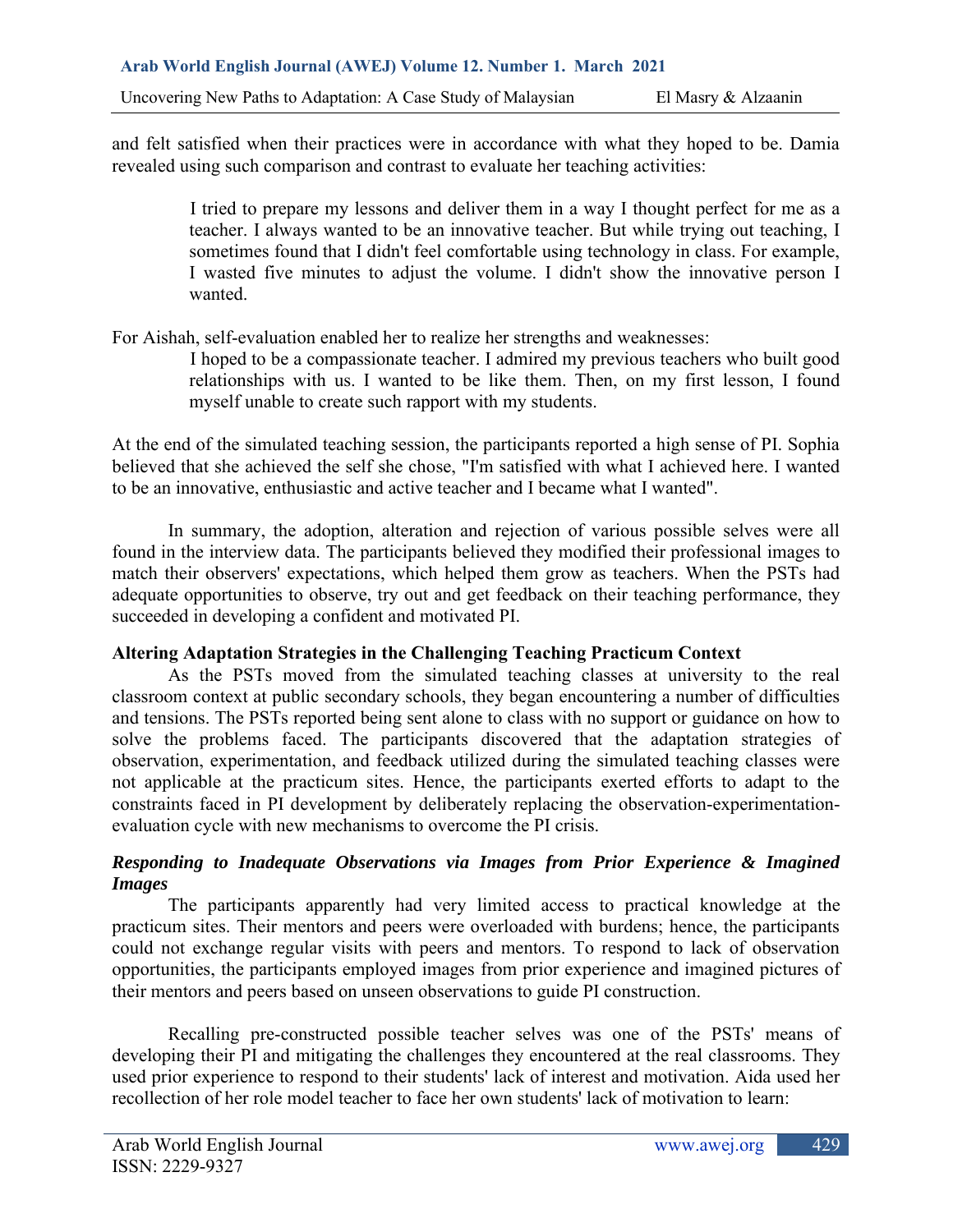My form four (10th grade) English teacher used interactive activities. She was enthusiastic, encouraging, and altered her teaching styles to suit the students. I loved her classes because they were energetic and full of life. I used this memory to motivate me create different activities to encourage my students to come to class. It took me great effort and time, but eventually the strategy succeeded.

Additionally, the participants reported that their prior experience stimulated them to consider having closer relationships with their students as a strategy to overcome classroom management problems. Zara considered the memory of her Form four grade teacher a reason for her to work towards building rapport with her students to face classroom disorder:

My teacher was compassionate and had great relationships with us. She always encouraged students to articulate their ideas. I decided to use her strategy to handle my students' discipline problems. When I became friends with them and maintained my authority at the same time, I managed to convince them to listen to me. Now when I call their names, they listen to me. Not always….

The findings highlighted the power of memories on PSTs' practice and t the value of recalled memories in guiding PSTs' development in the absence of live professional images.

The second mechanism employed by the PSTs in the current study to compensate for the absence of mentors and peers from their classes was to construct imagined images based on talks with mentors or peers outside class. The participants reported having limited opportunities to see their mentors outside classes. These opportunities helped participants build imagined images of their mentors in action. Damia, for example, referred to such imagined images as a way to construct new professional images on which to caliber her practice:

When my mentor explained to me how she taught a speaking activity, I'd imagine that. When I go to my class, I keep this memory alive in front of my eyes and I start teaching using those imagined images. This strategy helped me a lot since I couldn't go to observe my mentor's classes.

Participants also reported seeking peers' suggestions on how to manage classes. Through those suggestions, participants constructed images of their peers in action. Zara found that her peers' suggestions helped her handle noisy students:

I found my students very noisy, so I asked my peer trainees what I should do there. They gave me very useful suggestions….

# **Experimenting Alone in Class**

Participants reported they could not escape the fact of working alone in their classes. They revealed struggling with classroom management and lesson plan execution. The participants expressed they felt insecure, confused and unguided in their classes. They believed that the absence of their mentors encouraged students to take advantage of the PSTs. Moreover, the participants believed they were inadequately supported, which led to a professional identity crisis. To overcome this PI crisis, they attempted different teaching strategies that helped them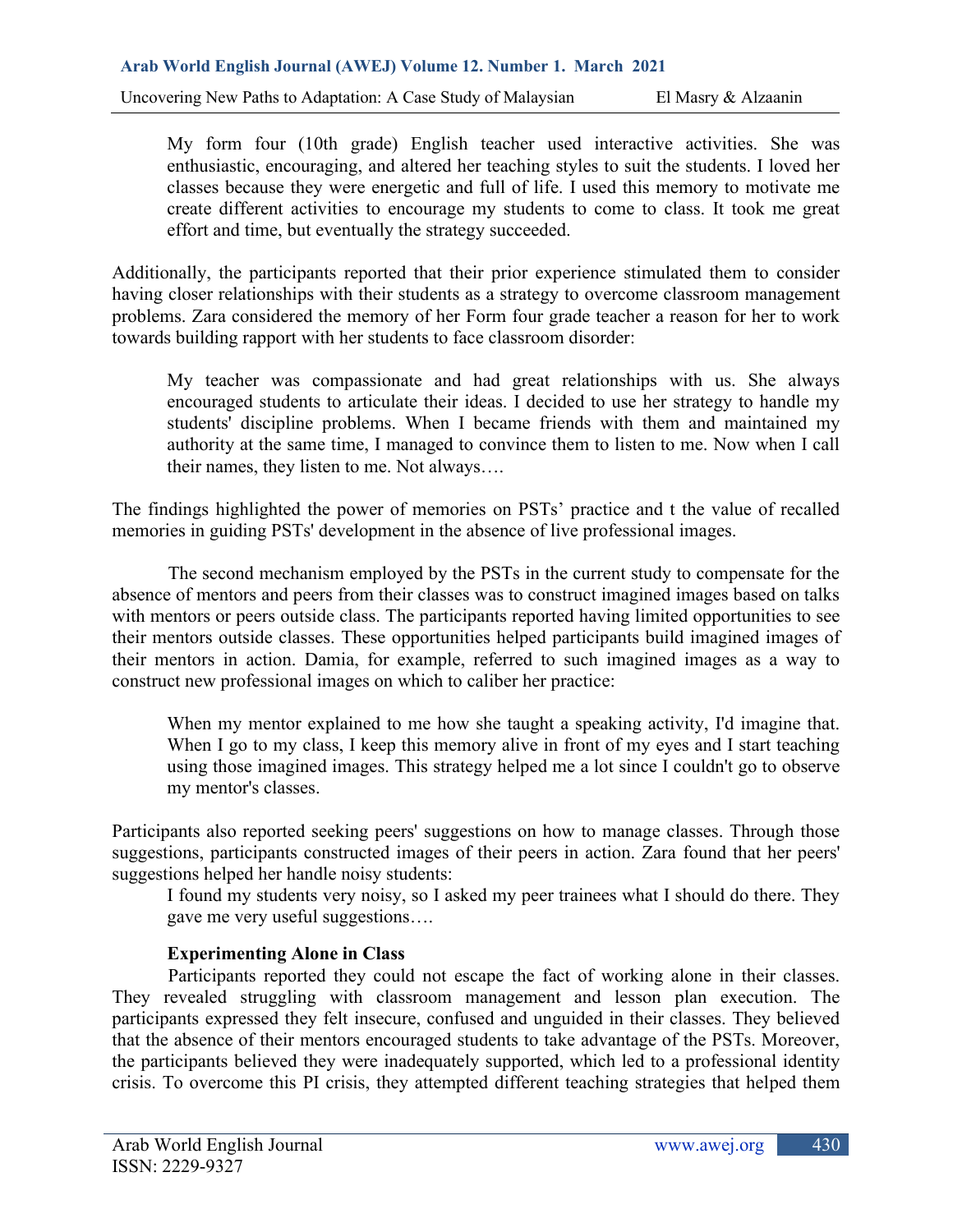eventually gain PI awareness and understand their strengths and weaknesses. PSTs used two strategies to adapt to the challenging context: selective imitation and modified practices.

According to the participants, they started teaching at the practicum sites using the practical knowledge gained through microteaching in the simulated teaching classes. Soon, they discovered that the simulated teaching context differed from the realistic context of secondary schools. Aida mentioned that she experimented with many teaching strategies that she either practiced or observed in her simulated teaching classes:

I tried out different strategies in my classes, such as an inductive strategy of teaching grammar. I prepared educational games similar to those we prepared for simulated teaching.

The current study findings reveal that the participants decided to follow another strategy (modified practices) to amend practices and behaviors in response to their students' interests. When Aida noticed that her students liked to express ideas in debating activities, she engaged them more in such activities:

I found out how much my students liked debating. I think it's their nature as they are very active and all the time, they object to whatever they don't like. I started to try out more debating activities and I think they enjoyed that a lot.

Zara attempted calling students by their names. That reflected positively on her relationship with them, and consequently affected her classroom management.

Such discoveries evidently enabled PSTs to regain confidence and make progress in PI development.

# **New Mechanisms of Evaluation and Feedback**

Not exchanging observation visits with peers and mentors on the practicum sites deprived participants of receiving adequate and constructive feedback. Instead, they had to alter their feedback sources to respond to the lack of mentor and peer feedback. They adopted an internal feedback strategy and altered the external feedback strategy to include mentor and peer feedback based on unseen observation and students' nonverbal and verbal feedback.

The first mechanism available for the participants to evaluate their practices was their internal feedback based on their possible selves' repertoire (prior images and personal standards). Damia, for example, used her role model teacher images to judge to what extent her practices were good, "Comparing what I do to what my teachers did in our secondary school classes was the first strategy that I relied on to assess my work." Aida believed she used her standards to evaluate her own teaching performance: "I used my hoped-to-be self to judge my practices and behavior in my classes. That helped me a lot to amend my teaching practices and character to match my hoped-to-be self and to avoid my feared-to-be self. "

As the participants faced more difficulties in their classes, they believed internal feedback was not sufficient. However, external feedback during classroom practicum was not as effective as when used during the simulated teaching classes. The participants sought their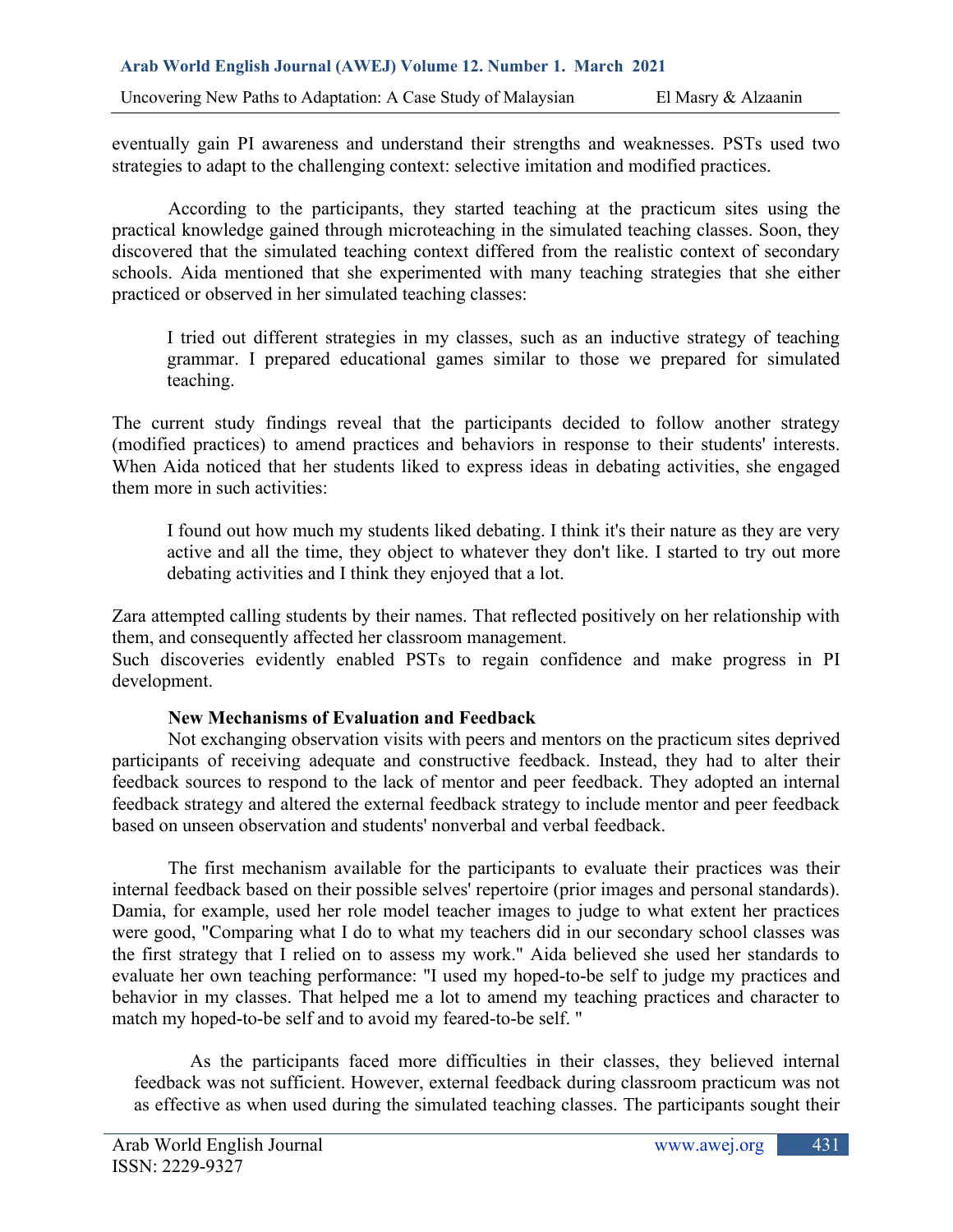mentors and peers' comments outside class. They would try to take a few minutes from their mentors' time to describe the lessons taught by the participants and get the mentors' evaluation and suggestions for improvement. Damia took advantage of assembly time to consult her mentor:

During the assembly time, I would take five minutes talking to my mentor. I tell her what happened with me in my lesson the previous day. She would tell me what was good and what I could do better. Her comments helped me.

Aida took advantage of the shifting time between classes to seek her mentor's feedback, "If I saw my mentor around during the shifting between classes, I would hurry to her and tell her what I taught the other day and get her comments".

In their evaluation, the mentors relied on what the PSTs chose to report within a very limited time. Participants believed this kind of feedback was inadequate and did not reach their standards of what feedback represented. Our participants felt lost and isolated and suffered a PI crisis in the absence of such influential feedback. Consequently, they attempted to secure some constructive feedback from peers. They reportedly saw their peers more in the staff room or during extracurricular activities to obtain feedback on their performance. Zara talked about her class with a peer to help sort out what was wrong that led to so much noise in Zara's class:

I described my lesson to Aishah and the others. In that lesson, I used group work with my students, but I ended up with much noise and fights. My friends commented that my instructions were not clear for my students and that was why they felt angry. I developed my group activity instructions for the next class and that worked better.

Practicing under such challenging practicum conditions, the participants considered their school students as the third resort for seeking feedback. At the beginning, the participants relied mainly on students' nonverbal reactions to decide whether their teaching strategy or behavior was appropriate. Nonverbal reactions guided participants' teaching performance in terms of adopting, discarding or modifying teaching practices as needed. Similar to the other participants, Aishah relied on her students' nonverbal reactions to caliber her teaching strategies:

I look at the students. If they show they understood and they were interested in my lesson, then I'd say it was a good lesson. But if they were bored, it would be a sign that the lesson wasn't well-done.

Later, the participants decided to act deliberately and obtain their students' oral or written feedback. Aida sought her students' oral comments on her classes; Zara asked her students to write comments on paper. These findings demonstrate that the PSTs managed to understand their students' needs, build good rapport with them, and most importantly, manage classroom problems to a good extent. Despite the depletive role of the students in participants' professional growth journey, it seems that students were a motivating and supportive factor in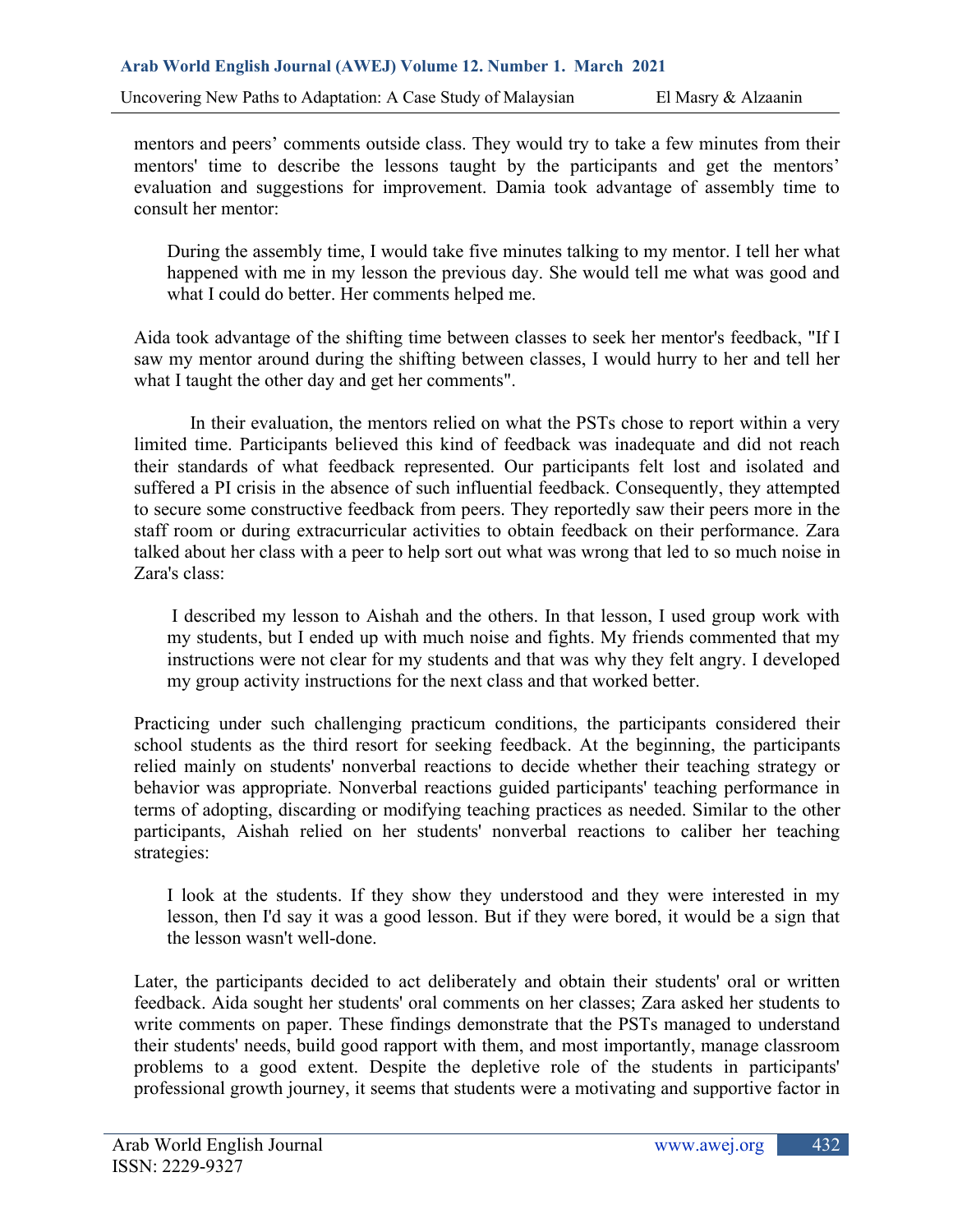participants' PI construction. Participants worked hard to come up with activities and procedures that would help gain students' friendship and attention.

To sum up, though participants' opportunities to experiment and receive feedback in the practicum context were limited, they managed to amend their adaptation strategies to respond to the challenges. By the end of the practicum, they achieved a new shift in their PI towards PI awareness by leaving the PI crisis, which they experienced due to a lack of guidance and support with practicum teaching. They became more aware of their strengths and weaknesses.

## **Discussion**

As reported in the findings above, the simulated teaching classes offered the PSTs a supportive community of practice with strong relationships to facilitate PI development. Beauchamp and Thomas (2009, p. 177) argued that PI is "a constantly evolving phenomenon involving both a person and a context." Since the contextual factors were facilitative of PI development in the simulated teaching classes, the PSTs underwent three adaptation strategies to grow professionally. The first strategy, observation, had two main outcomes: building professional images and matching identities to build one's style. This finding supports those of Ogeyik's (2009) where 57 ELT PSTs in a Turkish university benefited from observing peers' model lessons by promoting the PSTs' effective teaching strategies. Similarly, Benton-Kupper (2001) rightly recognized that peer observation was beneficial and helped PSTs learn about the teaching craft. The current study is also consistent with Ismail's (2011) study as it provides empirical evidence that observing peers' model lessons can enhance the participants' language skills in terms of using appropriate classroom language, correct pronunciation and a clear voice. Since the adaptation cycle is iterative (Ibarra, 1999; Ronfeldt & Grossman, 2008), an individual tries out learned practices and then observes others in professional roles to match identities between oneself and the others. PSTs construct tentative images through apprenticeship of observation (Lortie, 1975) during their educational experiences while observing teachers (at school and university) teaching.

Experimentation was the second adaptation strategy PSTs adopted in trying various possible selves to develop their PI. The participants referred to the possible selves they constructed while observing their peers' model lessons as a vivid source for trial. This finding aligns with the participants in Ronfeldt and Grossman's (2008) study who reported that the different PI models encountered in their TEP were valuable for them to attempt themselves. Maria L. Fernandez and Robinson (2006)The third adaptation strategy that PSTs used to develop a PI was to evaluate their teaching performance by using internal and external feedback. The participants used self-evaluation to compare and contrast what they hoped to become as teachers and what they had become or practiced. Ibarra (1999) contended that congruence between individuals' self-conception of what they hoped to be and their practices can facilitate internalizing those practices (possible selves) to be part of self-representations. According to the participants, they used their hoped-to-be selves as a reference for internal assessment The value of the internal feedback mechanism is understudied in literature, whereas focus is on the value of external feedback (Britton & Anderson, 2010; Maria Lorelei Fernandez, 2010; Maria L. Fernandez & Robinson, 2006; Ismail, 2011; Korkko, Kyro-Ammala, & Turunen, 2016; Ogeyik, 2009; Ronfeldt & Grossman, 2008).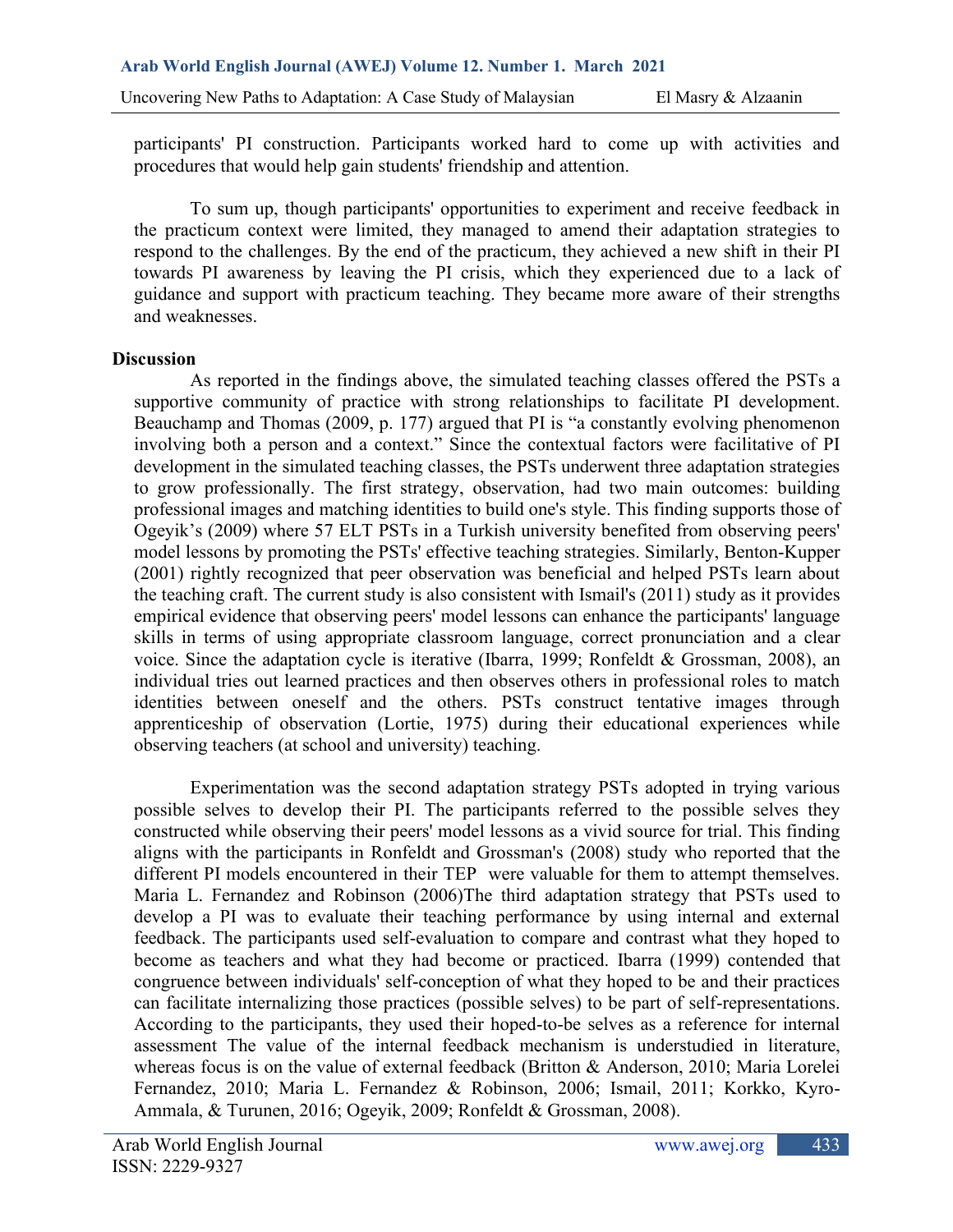Furthermore, external feedback from supervisors and peers effectively influenced PSTs' PI development. Observing others' practices and trying out different possible selves may not be as effective without immediate and constructive feedback from those observing PSTs in action. Such feedback helps novices to correct practices and underlying conceptions of those practices (Ibarra, 1999; Ismail, 2011; Ronfeldt & Grossman, 2008). The feedback offered by SCoP members enabled participants to adopt, modify or discard teaching strategies based on positive or negative feedback on their teaching performance. Britton and Anderson's (2010) study is in agreement with the fact that PSTs alter their pedagogical practices based on peer feedback.

The participants in the current study reported readiness to receive feedback from peers and supervisors. They revealed they were open-minded to others' comments and sought even more help to grow professionally. In contrast, Amobi (2005) studied the reflective journals of 31 PSTs during their microteaching classes. Apparently, the PSTs were defensive and passive towards their peers' comments because they felt their peers were competitive and unfair in their evaluation. The argument is that the presence of a facilitating supervisor helps PSTs imagine how negotiating with peers and reacting positively to their feedback may promote professional growth (Wenger, McDermott, & Snyder, 2002).

Similar findings on the value of immediate feedback from supervisors and peers were reported by Korkko et al. (2016), who emphasized that such feedback needs to be constructive. Korkko et al. thematically analyzed 13 PSTs' reflective journals to investigate how external feedback resulted in the development of the PSTs' practical theories. Korkko et al.'s (2016, p. 202) study demonstrated that "the feedback and dialogical reflections with their supervisors and peers provided a learning opportunity to further develop their practical theories" (p. 202). Constructive feedback is necessary for PSTs to learn how they act and explore the underlying assumptions or preconceptions behind these actions (Beijaard et al., 2004)

As the PSTs changed contexts by moving from the simulated teaching classes at university to the real classroom context at public secondary schools (i.e., practicum sites), they began encountering a number of difficulties and tensions caused by socio-contextual factors. The PSTs reported being sent alone to class with no support or guidance on how to solve the problems faced. The participants discovered that the adaptation strategies they used during the simulated teaching classes were not practical at the practicum sites. Hence, the participants exerted effort to adapt to the constraints faced in PI development by altering the observation-experimentation-evaluation cycle. They deliberately added new mechanisms to overcome the PI crisis.

The participants recalled prior experience of learning from their secondary school teachers' practices to teach and manage classes. They referred to their model teachers' images in adopting their practices in class and for classroom management techniques. PSTs' reactivating educational memories of school and university teachers to create visions of desired teacher selves echoes Flores and Day's (2006) and Cook's (2009) findings. More recently, Miller and Shifflet (2016) analyzed the reflective journals of 69 PSTs who were asked to write about their school memories and reflect on the meanings. Their participants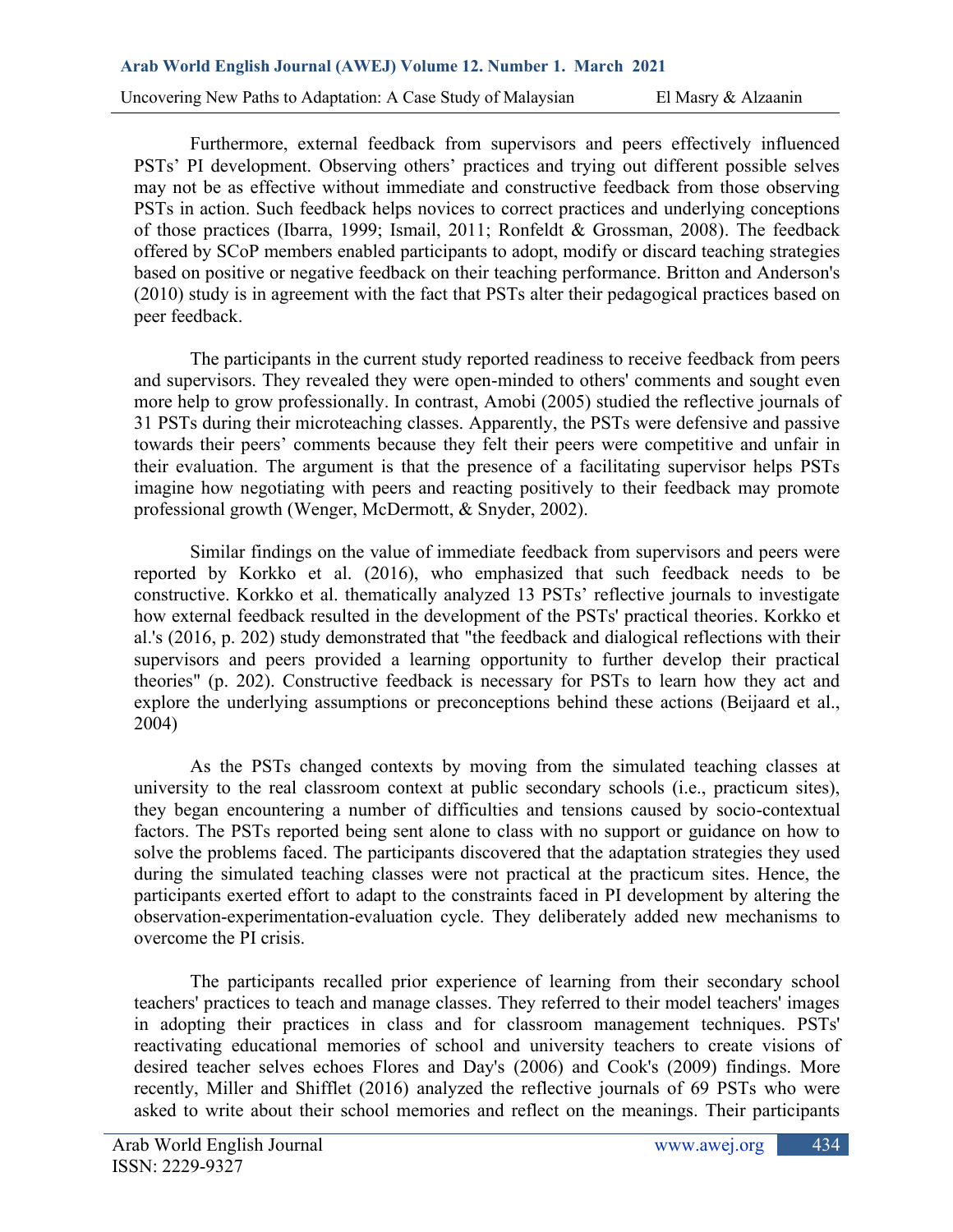claimed those memories enabled them to create their desired selves. They also recognized some conflict between memories and sound teaching practices they learnt during the TEP. The findings indicated the power of memories on PSTs' practice with teaching. The current study findings support the value of recalled memories in guiding PST development in the absence of live professional images.

The second mechanism employed by the PSTs in the current study to compensate for the absence of mentors and peers from their classes was to construct imagined images based on talks with mentors or peers outside class. Unseen observation and its role in building imagined professional images has not been reported in literature on PSTs. Only one study by Ronfeldt and Grossman (2008) with a number of novices resonates with the current study findings pertaining to imagined professional images. The researchers noted that their clinical psychology PST, Quise, had a high opinion of her mentor, as the kind of clinical psychologist Quise hoped to become. She described her mentor with positive qualities as kind, confident and competent. Quise admitted she had almost no chance to observe her mentor in real practice. The researchers concluded that their participants "were often making inferences based on what they imagined rather than what they observed" (Ronfeldt & Grossman, 2008, p. 47).

Teaching classes alone, the participants reported struggling with classroom management, which affected their teaching performance negatively. They felt unconfident, confused, unguided and burnt out at the practicum sites. Despite the absence of observers (i.e., mentors or peers), the participants kept trying different teaching strategies and solutions to eventually gain PI awareness. They employed two mechanisms of experimentation: selective imitation during the simulated teaching classes, and modified practices as solutions to the challenging context. As discussed earlier for the observation strategy, the participants found previous images as sources of more feasible practices to try in the secondary school context. This strategy helped them overcome the lack of resources and educational aids at the practicum sites. The participants sometimes faced difficulties when trying out practices that were appealing to them as students. Some of the practices were not welcome by current students. It is argued that when PSTs recall memories to help accept or reject certain strategies, they base their judgment on what worked and was suitable with their current students (Castañeda, 2014; Fairbanks, Freedman, & Kahn, 2000; Miller & Shifflet, 2016).

The study findings regarding PSTs' journey through the teaching practicum indicate they were unguided and unsupported, which resulted in a PI crisis. Halfway through making sense of their journey, the participants declared they started to find their own ways to improve their practices and adjust to the challenging secondary school context. Not exchanging observation visits with peers and mentors also deprived them of receiving adequate and constructive feedback. According to the participants, they had to alter their feedback sources to respond to the lack of mentor and peer feedback. They adopted an internal feedback strategy and altered the external feedback strategy to include mentor and peer feedback based on unseen observation and students' nonverbal and verbal feedback.

From the participants' perspective, internal feedback was not as effective as when used during the simulated teaching classes. According to the findings, the participants sought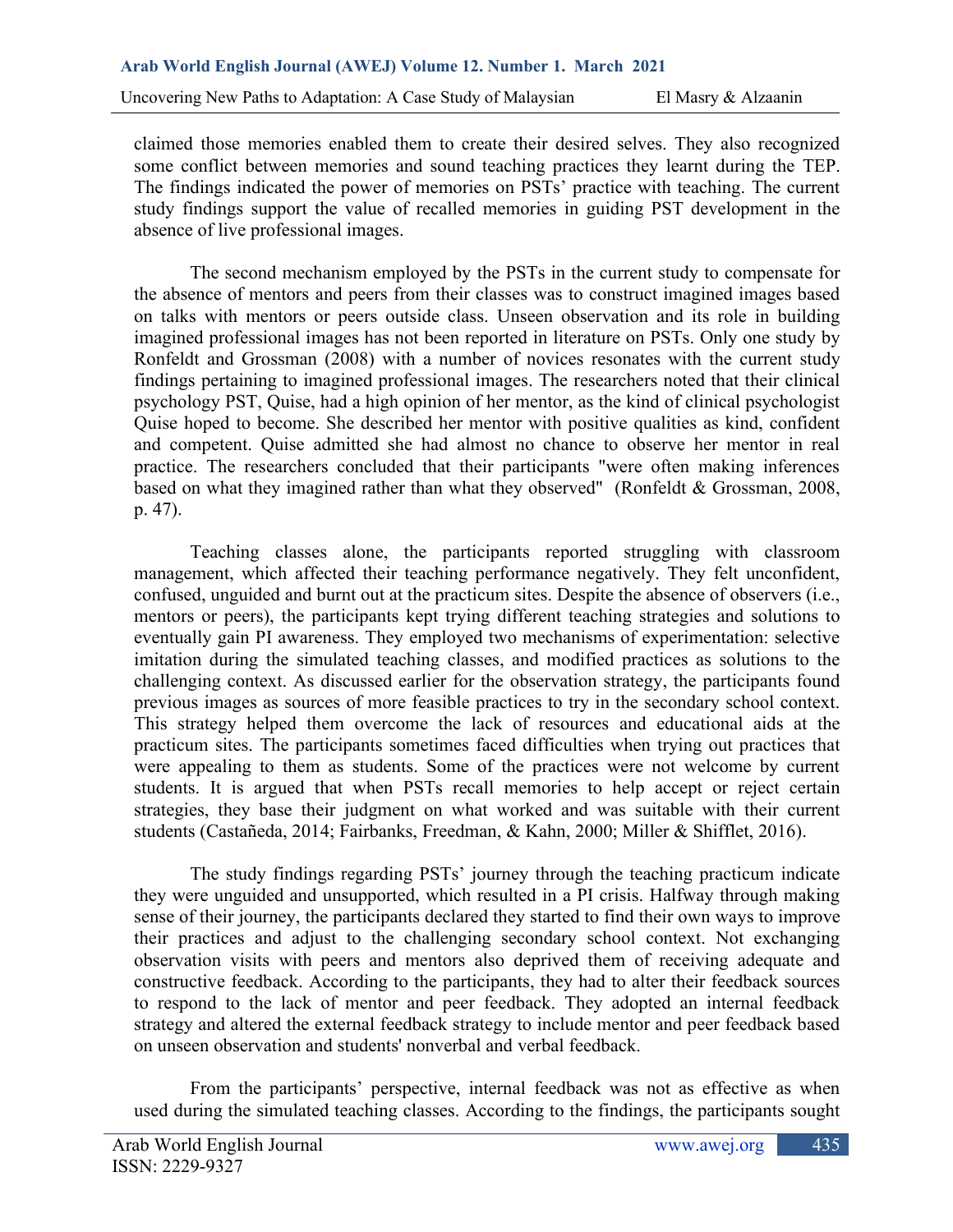their mentors and peers' comments outside class. The participants could not devote much time for such feedback, as they had only few minutes to talk to their mentors. Ronfeldt and Grossman (2008) noted that PSTs had opportunities to try out teaching strategies, but they received little evaluation. Without meaningful and constructive feedback, whether oral and face-to-face or written, novices cannot judge whether their practices are up to professional standards and achieved the learning outcome (Ali & Al-Adawi, 2013; Ronfeldt & Grossman, 2008). Constructive feedback can motivate PSTs and encourage them to exert more effort on improving their teaching performance (Ali & Al-Adawi, 2013; Copland, 2010, 2011; Davis & Dargusch, 2015; Hattie & Timperley, 2007; White, 2007).

The result from the current study that PSTs could not secure meaningful feedback from mentors contradict with many other studies that investigated the types and value of feedback the participants received. For example, White's (2007) PSTs participants from New Zealand revealed that oral feedback from their mentors was given most often and was the most useful mode of feedback. Owing to such effective modes of feedback they were able to focus and direct their teaching practices and professional growth. In a similar vein, Ali and Al-Adawi (2013). conducted a study with Omani EFL PSTs of the type and value of practicum feedback. The majority of participants perceived practicum feedback, whether written or spoken, positively. Unlike White's (2007) participants who preferred spoken feedback, Ali and Al-Adawi's PSTs considered written feedback as more effective than oral feedback, because they could refer to it any time and that improving PSTs' pedagogical skills and knowledge. Feiman-Nemser (2001, p. 23) postulated that concrete and constructive feedback enables PSTs to "visulaize their evolving style, clarify what they need to work on, and concretize their own vision of good teaching" (p. 23). In contrast to the participants in the two aforementioned studies, those in the current study felt lost and isolated, and suffered a PI crisis in the absence of such influential feedback.

In the current study, the participants claimed that the feedback received from their mentors was inadequate and inappropriate. Consequently, they attempted to secure some constructive feedback from peers. They met peers more in the staff room, thus having a better chance to get feedback on their performance based on their descriptions of their classes. In the literature, direct observation of peers' lessons and immediate feedback proved to be more fruitful (Anderson, Barksdale, & Hite, 2005; Feiman-Nemser, 2001). One of the findings in Anderson et al.'s (2005) study is that the PSTs expanded peer observation and feedback from once weekly as required by the TEP, to a daily basis. They believed this strategy to be effective in enhancing their pedagogical and classroom management skills. Another study conducted by Starkey and Rawlins (2011) in New Zealand revealed that 90% of PST participants reported finding peer feedback (face-to-face feedback during staff room discussion) influential and supportive along their teaching practicum journey. About 70% of PSTs found informal face-to-face feedback from peers more effective than formal university organized sessions (15%). The researchers recommended that PSTs exchange more constructive feedback with peers using different social networking tools such as Facebook or Twitter. This can help PSTs, for instance in the current study context, to compensate for the minimal opportunities available at the practicum sites to meet and reflect on their practices.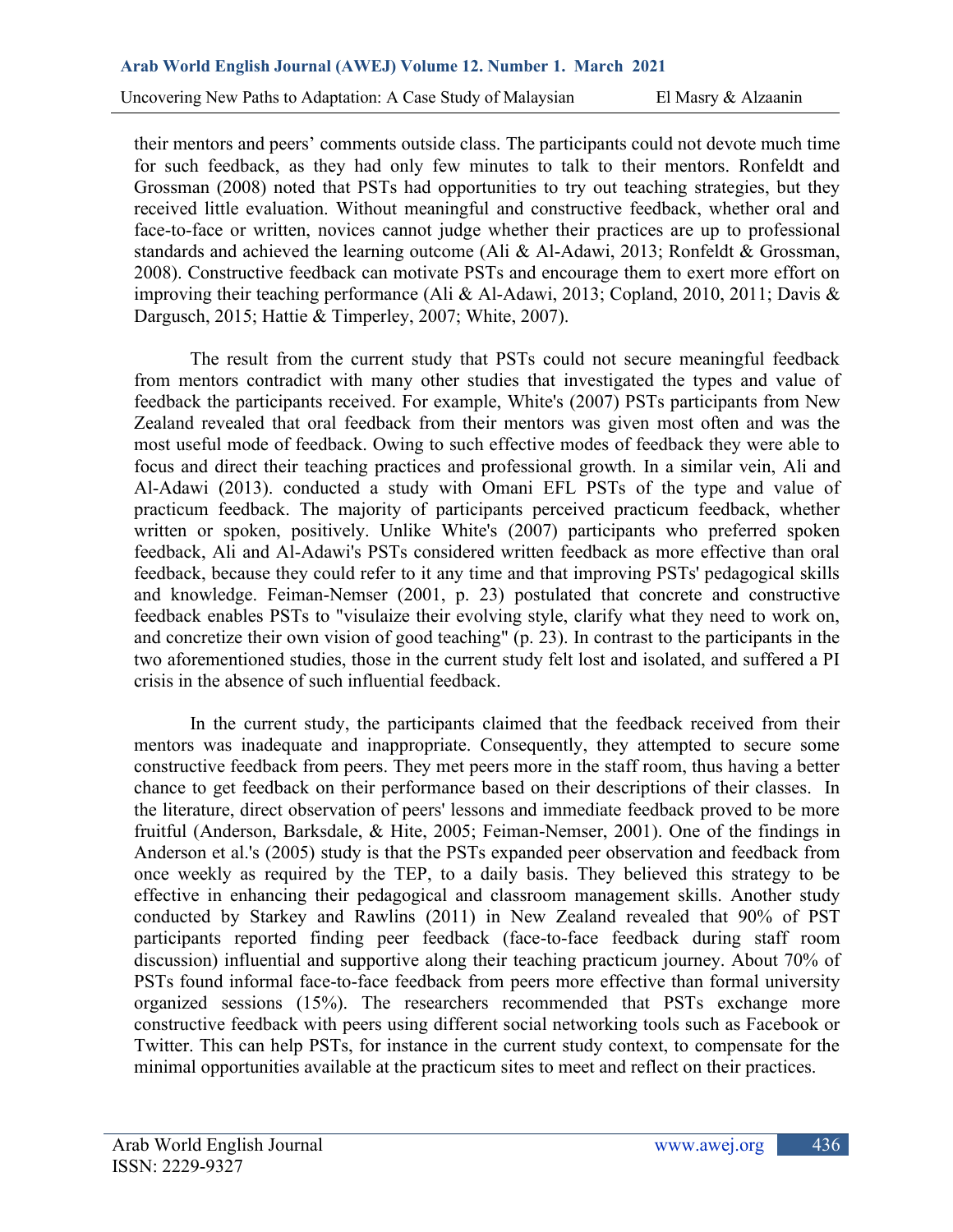Practicing under such challenging practicum conditions, the participants kept attempting to obtain feedback that could direct and give them a sense of achievement during the practicum. This study shows that the participants considered their school students as the third resort for seeking feedback. These findings demonstrate that the PSTs managed to understand their students' needs, build good rapport with them, and most importantly, manage classroom problems to a good extent. Many studies reported that building rapport with school students soothed PSTs' tensions and increased their motivation to work harder in class (Shafer, 2015; Sueb, 2013). However, those studies did not refer to PSTs' deliberately seeking students' verbal or nonverbal feedback to improve their teaching skills. Sueb (2013) and Shafer (2015) reported only that their PSTs tried to resolve the challenges with students' misbehavior and lack of motivation by creating fun activities, memorizing the students' names, punishing negative behaviors and rewarding positive ones, and becoming friendly with students.

This research contributes to current knowledge on language teacher professional identity by proposing alterations to Ibarra's (1999) adaptation cycle of observationexperimentation and evaluation to respond to the contextual challenges. Ibarra's adaptation cycle proved to be applicable to the simulated teaching class SCoP. The PSTs had the opportunity to engage in interactions and negotiations with the other SCoP members and work on developing their PI using their adaptation strategy extensively. However, the study findings proved that Ibarra's (1999) model, which was adopted by Ronfeldt and Grossman (2008), was impracticable when the PSTs were confronted with the challenging teaching practicum context. Because they felt isolated and alone in classes with no guidance, feedback or support, the PSTs altered their adaptation strategies and created others to manage PI crisis. Hence, the study contributes to literature by adding new adaptation strategies to Ibarra's cycle to respond to challenging contexts. Table (2) shows the applicability and alterations of Ibarra's model of the adaptation cycle in the current study context. Three symbols serve to show if the strategy in Ibarra's (1999) adaptation model was applicable in the study context  $(\sqrt{6})$  or if the strategy was not applicable (X). The table also shows what new strategies were added to replace strategies in Ibarra's adaptation cycle model (**+).**

|                  | of<br>simulated<br>Supportive<br>context                                                                                                                                                   | of<br>Challenging<br>teaching<br>context                                                                                                                          |  |
|------------------|--------------------------------------------------------------------------------------------------------------------------------------------------------------------------------------------|-------------------------------------------------------------------------------------------------------------------------------------------------------------------|--|
|                  | teaching class                                                                                                                                                                             | practicum                                                                                                                                                         |  |
| Adaptation cycle | Applicable                                                                                                                                                                                 | Inapplicable                                                                                                                                                      |  |
| observation      | Observing and being observed in the SCoP<br>$\sqrt{B}$ Built professional images.                                                                                                          | No observation then reverted to<br>+ Images from prior experience                                                                                                 |  |
|                  | $\sqrt{\frac{1}{1}}$ Matching identities to build one's style                                                                                                                              | + Imagined images of mentors and peers<br>based on unseen observation.                                                                                            |  |
| Experimentation  | Experimenting<br>the<br>of<br>in<br>presence<br>supervisor and peers<br>Selective<br>imitation<br>others'<br>of<br>performance<br>$\sqrt{T}$ rue-to-self strategy<br>X Wholesale imitation | Experimenting alone in classes<br>Selective imitation of<br>previously<br>$\sqrt{ }$<br>constructed images<br>+ Modified practices to suit students'<br>interests |  |
| Evaluation       | Adequate and constructive feedback<br>$\sqrt{}$ Internal (based on one's standards)                                                                                                        | Absence of adequate and constructive<br>feedback                                                                                                                  |  |
|                  | $\sqrt{\phantom{a}}$ External feedback (from supervisor and                                                                                                                                | $\sqrt{}$ Internal (based on prior images and                                                                                                                     |  |
|                  |                                                                                                                                                                                            |                                                                                                                                                                   |  |

Table 2. *Applicability and alterations of Ibarra's (1999) model in the current study context*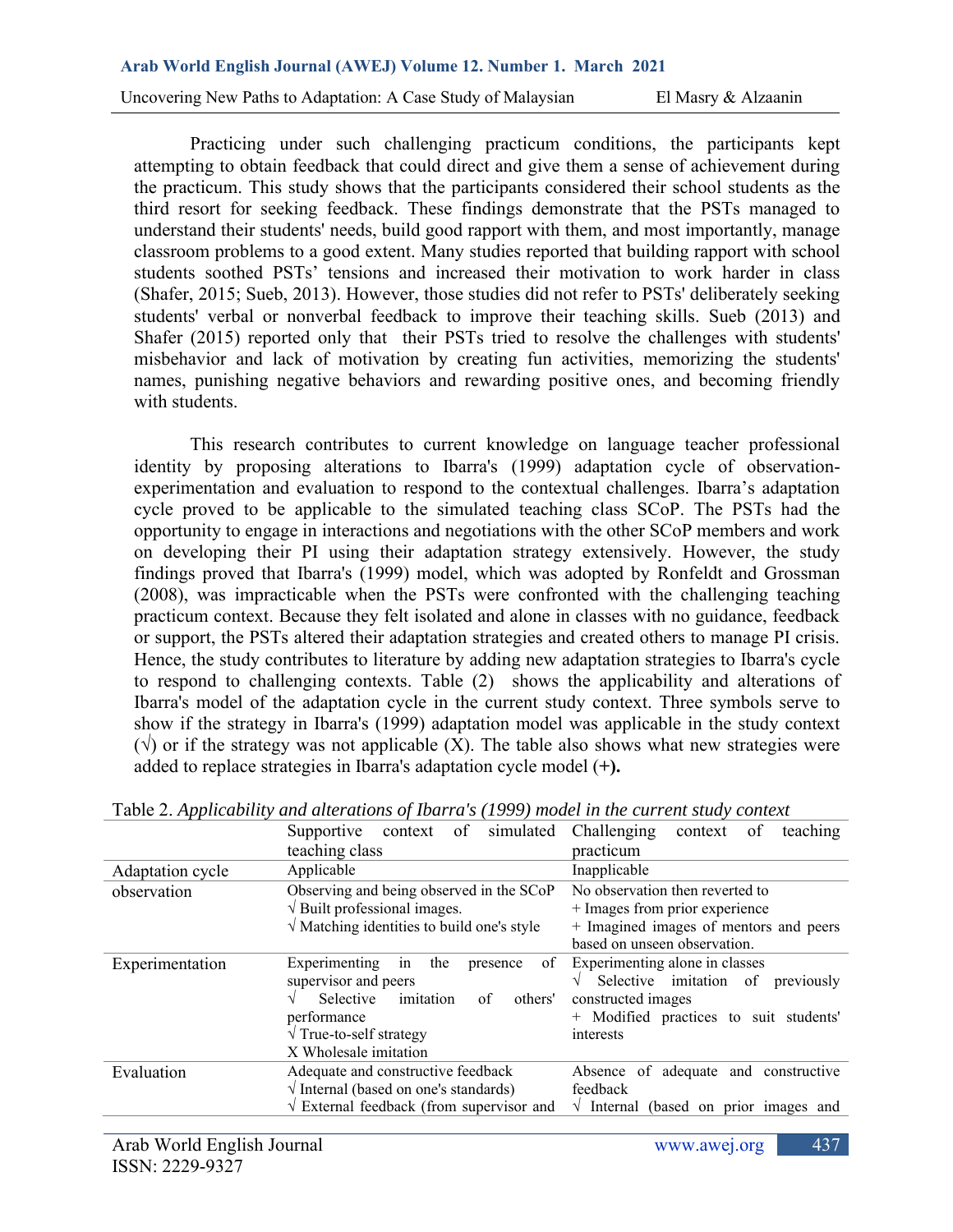Uncovering New Paths to Adaptation: A Case Study of Malaysian El Masry & Alzaanin

| peers) | personal standards)                       |
|--------|-------------------------------------------|
|        | + External feedback (mentors and peers    |
|        | based on PSTs' description of their       |
|        | lessons).                                 |
|        | + Students' nonverbal and verbal feedback |
|        |                                           |

Key of symbols-  $(\sqrt{a})$ : strategy in Ibarra's (1999) model is applicable; (X): strategy in Ibarra's (1999) model is not applicable; (**+)** new strategy that replaced Ibarra's (1999) model strategies.

This study recommends that program designers need to recognize how to enable adaptation processes to enhance PSTs' PI development. There should be more focus on social aspects in building teacher preparation programs. Besides focusing on individual teacher's tasks in teaching, more value should be given to social interaction and integration within the professional context. Perspectives of collegial and mutual relationships between PSTs and mentors, supervisors, peers and other teachers could help inform identity construction positively. In addition, PSTs should be taught about the self as a teacher (Alsup, 2006) and the possible adaptation strategies that could mitigate the impact of the constraining contexts upon PST professional identity development during practicum.

### **Conclusion**

The study was aimed at exploring the way five Malaysian ESL PSTs employed adaptation strategies during the simulated teaching class and teaching practicum stage to respond to contextual affordances or challenges in developing their PI. This study demonstrated how PSTs develop a sense of professional identity through their simulated teaching classes at university and student teaching practicum. The positive notions of belonging to a community of practice (i.e., collaboration, mutual and collegial relationships) prove to be applicable in the simulated teaching class context. In such a supportive training context, PSTs use their adaptation process of observation-experimentation and evaluation to attempt different teaching practices. Nonetheless, the positive notions of the community of practice are inapplicable in the teaching practicum context. Hence, PSTs struggle to construct their PI and negotiate their understanding and teaching practices. PSTs must alter their adaptation processes to find other strategies to negotiate PI construction.

## **About the Authors:**

**Taghreed El Masry** is an assistant professor of Applied Linguistics at the English and Literature Department at Al Isra' University. Her areas of interest are teacher education, teaching English as a second language, teacher identity, curriculum design and assessment. ORCID https://orcid.org/0000-0002-1201-6371

**Eman Alzaanin** is an assistant professor of Applied Linguistics in the English language program at the Faculty of Languages and Translation - King Khalid University. Her areas of interests include language pedagogy and teacher education, teacher emotion, curriculum design, and program evaluation**.** ORCID<https://orcid.org/0000-0001-9332-233X>

We have no known conflict of interest to disclose.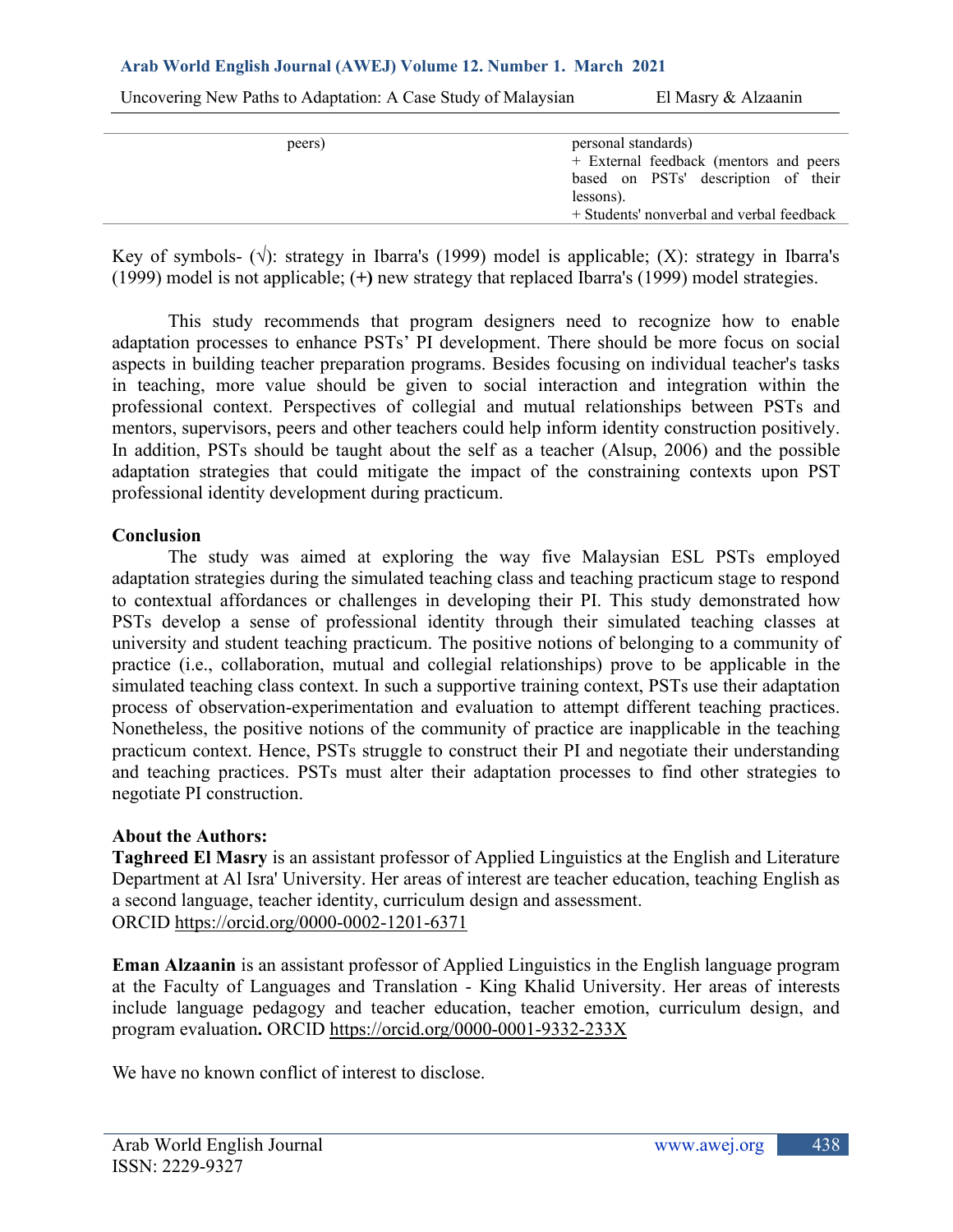## **References**

- Afrianto, A. (2015). *Constructing professional identity through teaching practicum: an Indonesian case study of pre-service English teachers.* Monash University. Faculty of Education,
- Alelaimat, A. M., Ihmeideh, F. M., & Alkhawaldeh, M. F. (2020). Preparing Preservice Teachers for Technology and Digital Media Integration: Implications for Early Childhood Teacher Education Programs. *International Journal of Early Childhood, 52*(3), 299-317. doi:10.1007/s13158-020-00276-2
- Ali, H. I. H., & Al-Adawi, H. A. (2013). Providing Effective Feedback to EFL Student Teachers. *Higher Education Studies, 3*(3), 21.
- Alsup, J. (2006). *Teacher identity discourses: Negotiating personal and professional spaces*. Mahwah, NJ: Lawrence Erlbaum.
- Amobi, F. A. (2005). Preservice teachers' reflectivity on the sequence and consequences of teaching actions in a microteaching experience. *Teacher Education Quarterly, 32*(1), 115-130.
- Anderson, N. A., Barksdale, M. A., & Hite, C. E. (2005). Preservice teachers' observations of cooperating teachers and peers while participating in an early field experience. *Teacher Education Quarterly, 32*(4), 97-117.
- Beauchamp, C., & Thomas, L. (2009). Understanding teacher identity: an overview of issues in the literature and implications for teacher education. *Cambridge Journal of Education, 39*(2), 175-189. Retrieved from

<http://www.tandfonline.com/doi/abs/10.1080/03057640902902252>

- Beijaard, D., Meijer, P. C., & Verloop, N. (2004). Reconsidering research on teachers' professional identity. *Teaching and Teacher Education, 20*(2), 107-128. Retrieved from <http://www.sciencedirect.com/science/article/pii/S0742051X04000034>
- Berger, K. S. (2017). *The developing person through the life span* (10th ed.). New York, NY: Worth Publishers
- Britton, L. R., & Anderson, K. A. (2010). Peer coaching and pre-service teachers: Examining an underutilised concept. *Teaching and Teacher Education, 26*(2), 306-314.
- Castañeda, J. A. F. (2014). Learning to Teach and Professional Identity: Images of Personal and Professional Recognition. *Profile Issues in Teachers` Professional Development, 16*, 49- 65. Retrieved from [http://www.scielo.org.co/scielo.php?script=sci\\_arttext&pid=S1657-](http://www.scielo.org.co/scielo.php?script=sci_arttext&pid=S1657-07902014000200005&nrm=iso) [07902014000200005&nrm=iso](http://www.scielo.org.co/scielo.php?script=sci_arttext&pid=S1657-07902014000200005&nrm=iso)
- Chong, S., Ling, L. E., & Chuan, G. K. (2011). Developing Student Teachers' Professional Identities– An Exploratory Study. *International Education Studies, 4*(1), 30-38.
- Chou, C.-M., Shen, C.-H., Hsiao, H.-C., Shen, T.-C., & Shen, T.-C. (2019). Self-adjusting Learning Strategies of Preservice Teachers' Cross-disciplinary Teaching Professionalization: Adjusting 107 Curriculum Reform and Industry 4.0. *International Journal of Information and Education Technology, 9*(8).
- Cook, J. S. (2009). "Coming into my own as a teacher": Identity, disequilibrium, and the first year of teaching. *The New Educator, 5*(4), 274-292.
- Cooper, J. E., & He, Y. (2012). Journey of "Becoming": Secondary Teacher Candidates' Concerns and Struggles. *Issues in Teacher Education, 21*(1), 89-108. Retrieved from <http://search.proquest.com/docview/1243100600?accountid=28930>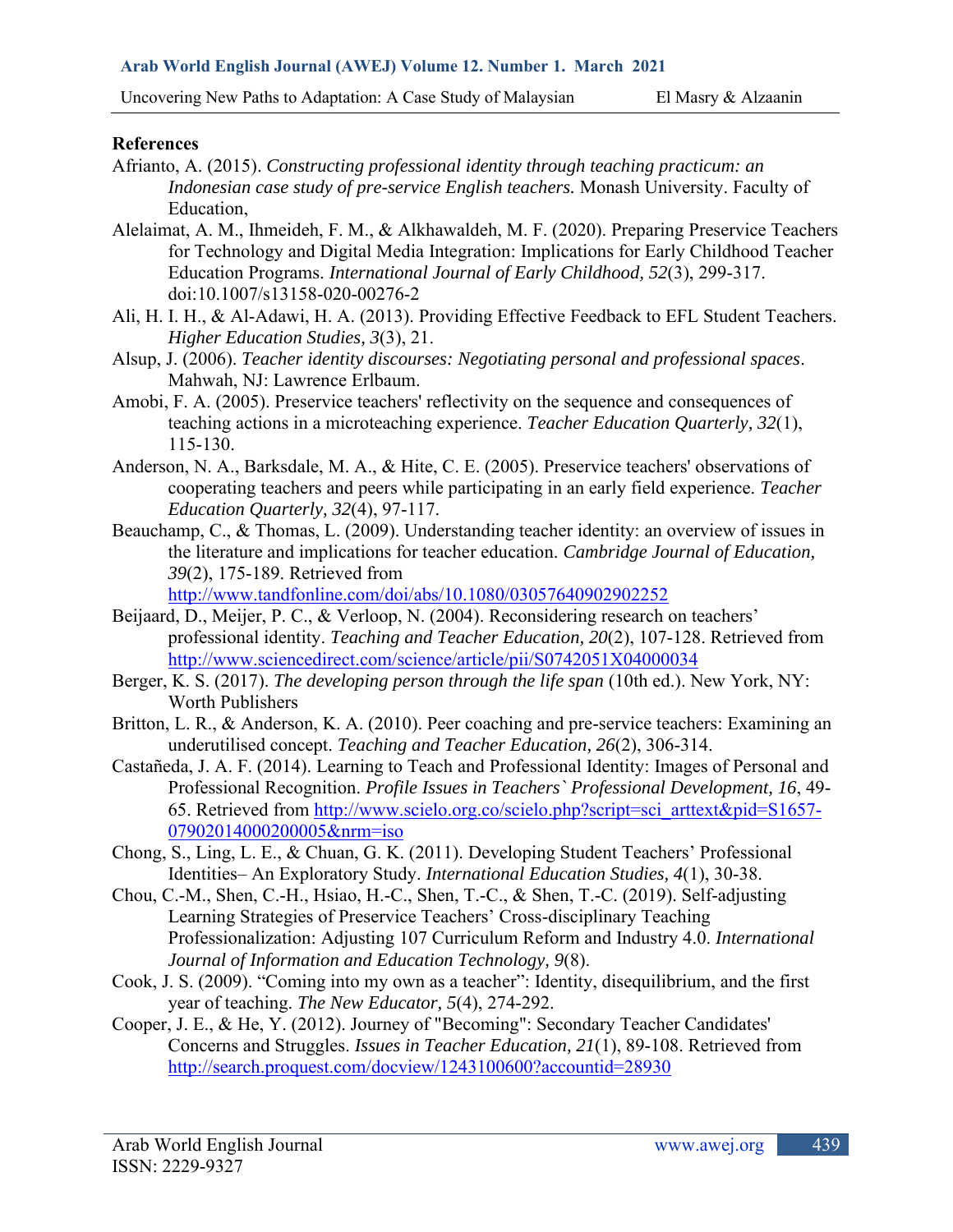Uncovering New Paths to Adaptation: A Case Study of Malaysian El Masry & Alzaanin

- Copland, F. (2010). Causes of tension in post-observation feedback in pre-service teacher training: An alternative view. *Teaching and Teacher Education, 26*(3), 466-472. doi[:http://doi.org/10.1016/j.tate.2009.06.001](http://doi.org/10.1016/j.tate.2009.06.001)
- Copland, F. (2011). Negotiating face in feedback conferences: A linguistic ethnographic analysis. *Journal of Pragmatics, 43*(15), 3832-3843.
- Creswell, J. W. (2009). *Reseach design: Qualitative, quantitative and mixed methods approaches* (3rd ed.). California: SAGE Publications, Inc.
- Cross, S., & Markus, H. (1991). Possible Selves across the Life Span. *Human Development, 34*(4), 230-255. Retrieved from<http://www.karger.com/DOI/10.1159/000277058>
- Darmi, R., & Albion, P. (2013). *English language in the Malaysian education system: Its existence and implications.* Paper presented at the 3rd Malaysian Postgraduate Conference (MPC2013), New South Wales, Australia.
- Davis, S. E., & Dargusch, J. M. (2015). Feedback, iterative processing and academic trustteacher education students' perceptions of assessment feedback. *Australian Journal of Teacher Education, 40*(1), 10.
- Fairbanks, C., Duffy, G., Faircloth, B., He, Y., Levin, B., Rohr, J., & Stein, C. (2010). Beyond Knowledge: Exploring Why Some Teachers Are More Thoughtfully Adaptive Than Others. *Journal of Teacher Education, 61*(1-2), 161-171. doi:10.1177/0022487109347874
- Fairbanks, C., Freedman, D., & Kahn, C. (2000). The role of effective mentors in teaching to learn. *Journal of Teacher Education, 51*(2), 102-112.
- Feiman-Nemser, S. (2001). From Preparation to Practice: Designing a Continuum to Strengthen and Sustain Teaching. *Teachers College Record, 103*(6), 1013. Retrieved from [http://search.ebscohost.com/login.aspx?direct=true&db=aph&AN=5528902&site=eds](http://search.ebscohost.com/login.aspx?direct=true&db=aph&AN=5528902&site=eds-live)[live](http://search.ebscohost.com/login.aspx?direct=true&db=aph&AN=5528902&site=eds-live)
- Fernandez, M. L. (2010). Investigating how and what prospective teachers learn through microteaching lesson study. *Teaching and Teacher Education, 26*(2), 351-362.
- Fernandez, M. L., & Robinson, M. (2006). Prospective teachers' perspectives on microteaching lesson study. *Education, 127*(2), 203-216.
- Flores, M. A., & Day, C. (2006). Contexts which shape and reshape new teachers' identities: A muti-perspective study. *Teaching and Teacher Education, 22*(2), 219-232.
- Friesen, M. D., & Besley, S. C. (2013). Teacher identity development in the first year of teacher education: A developmental and social psychological perspective. *Teaching and Teacher Education, 36*(0), 23-32. Retrieved from <http://www.sciencedirect.com/science/article/pii/S0742051X13001005>
- Goh, P. S., & Matthews, B. (2011). Listening to the concerns of student teachers in Malaysia during teaching practice. *Australian Journal of Teacher Education, 36*(3), 91-103.
- Grow, L. P. (2011). *The identity development of preservice teachers of literacy in field experiences considering their prior knowledge.* (PH.D). University of Kentucky,
- Hamman, D., Gosselin, K., Romano, J., & Bunuan, R. (2010). Using possible-selves theory to understand the identity development of new teachers. *Teaching and Teacher Education, 26*(7), 1349-1361.
- Harun, R. N. S. R. (2019). The construction and reconstruction of ESL student teachers' professional identity. *Studies in English Language and Education, 6*(1), 1-12.
- Hattie, J., & Timperley, H. (2007). The power of feedback. *Review of educational research, 77*(1), 81-112.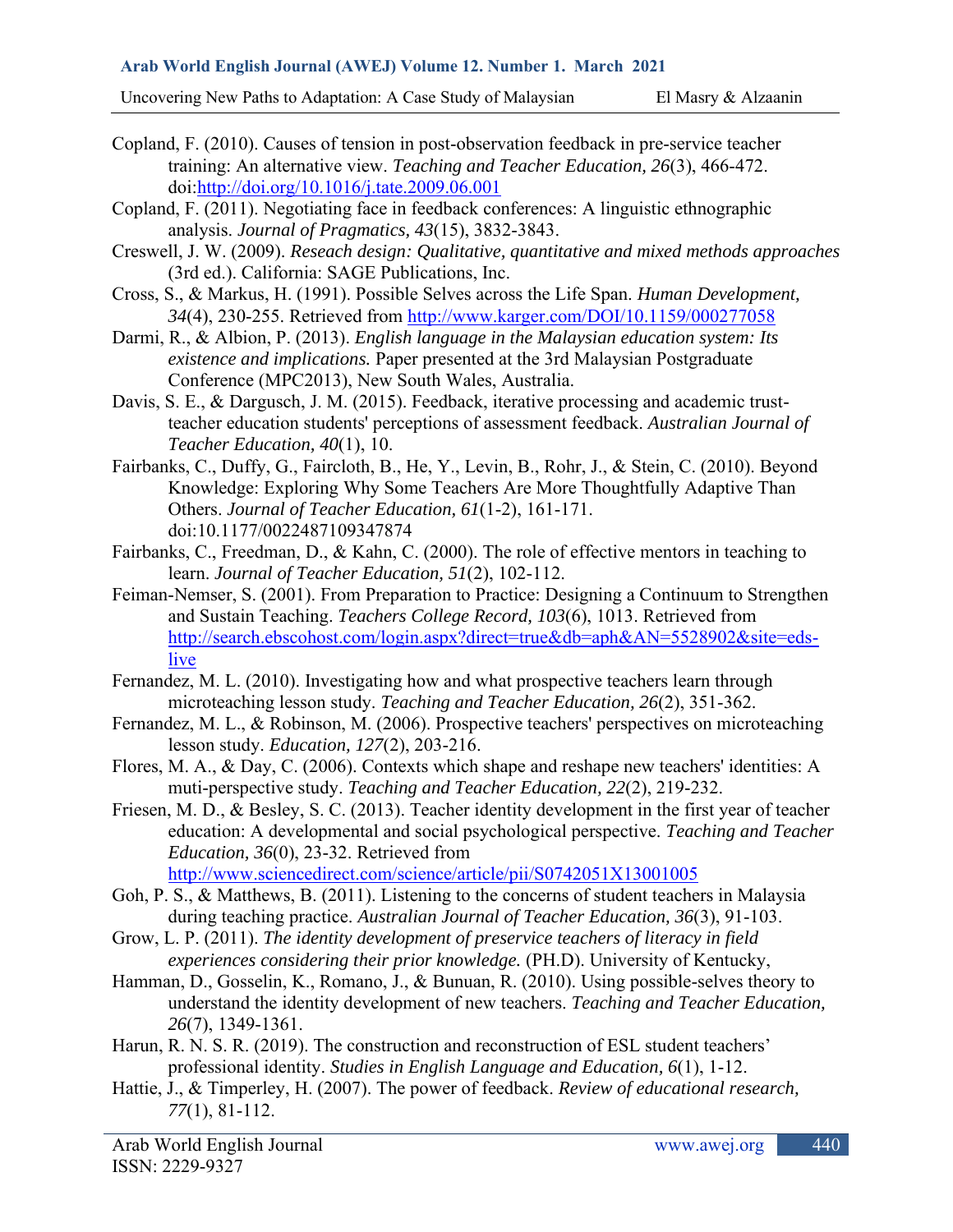Uncovering New Paths to Adaptation: A Case Study of Malaysian El Masry & Alzaanin

- Ibarra, H. (1999). Provisional Selves: Experimenting with Image and Identity in Professional Adaptation. *Administrative Science Quarterly, 44*(4), 764-791. Retrieved from <http://www.jstor.org/stable/2667055>
- Ismail, S. A. A. (2011). Student teachers' microteaching experiences in a pre-service English teacher education program. *Journal of Language Teaching and Research, 2*(5), 1043- 1051.
- Izadinia, M. (2013). Areview of research on student teachers' professional identity. *British Educational Research Journal, 39*(4), 694-713.
- Jamil, H., Abd. Razak, N., Raju, R., & Mohamed, A. R. (2011). Teacher professional development in malaysia : Issues and challenges. *CICE Series, 4*(2), 85-102.
- Kayi-Aydar, H. (2015). Teacher agency, positioning, and English language learners: Voices of pre-service classroom teachers. *Teaching and Teacher Education, 45*(0), 94-103. Retrieved from<http://www.sciencedirect.com/science/article/pii/S0742051X14001267>
- Khalid, F. (2014). The impact of teaching practice experience in shaping pre-service teachers' professional identities. *Mediterranean Journal Of Social Sciences, 5*(20), 1921-1927.
- Korkko, M., Kyro-Ammala, O., & Turunen, T. (2016). Professional development through reflection in teacher education. *Teaching and Teacher Education, 55*, 198-206. Retrieved from<http://www.sciencedirect.com/science/article/pii/S0742051X16300142>
- Ledger, S., Ersozlu, Z., & Fischetti, J. (2019). Preservice teachers' confidence and preferred teaching strategies using TeachLivE™ virtual learning environment: A two-step cluster analysis. *EURASIA Journal of Mathematics, Science and Technology Education, 15*(3), em1674.
- Lortie, D. (1975). *Schoolteacher: A Sociological Study*. London: University of Chicago Press.
- Maaranen, K., & Stenberg, K. (2020). Making beliefs explicit–student teachers' identity development through personal practical theories. *Journal of Education for Teaching*, 1- 15.
- *Malaysia Education Blueprint 2013 - 2025: Executive Summary*. (2012). Malaysia
- Merriam, S. B. (2009). *Qualitative research : A guide to design and implementation* (2nd ed.). San Francisco, Calif.: Jossey-Bass.
- Miller, K., & Shifflet, R. (2016). How memories of school inform preservice teachers' feared and desired selves as teachers. *Teaching and Teacher Education, 53*, 20-29. Retrieved from <http://www.sciencedirect.com/science/article/pii/S0742051X15300111>
- Ogeyik, M. C. (2009). Attitudes of the student teachers in English language teaching programs towards microteaching technique. *English Language Teaching, 2*(3), 205.
- Olsen, B. (2008). How Reasons for Entry into the Profession Illuminate Teacher Identity Development. *Teacher Education Quarterly, 35*(3), 23-40. Retrieved from <http://search.proquest.com/docview/222852280?accountid=28930>
- Oruç, N. (2013). Early Teacher Identity Development. *Procedia - Social and Behavioral Sciences, 70*(0), 207-212. Retrieved from <http://www.sciencedirect.com/science/article/pii/S1877042813000578>
- Ronfeldt, M., & Grossman, P. (2008). Becoming a Professional: Experimenting with Possible Selves in Professional Preparation. *Teacher Education Quarterly, 35*(3), 41-60. Retrieved from<http://search.proquest.com/docview/222850909?accountid=28930>
- Saldana, J. (2009). *The coding manual for qualitative researchers*. London: Sage Publications Ltd.